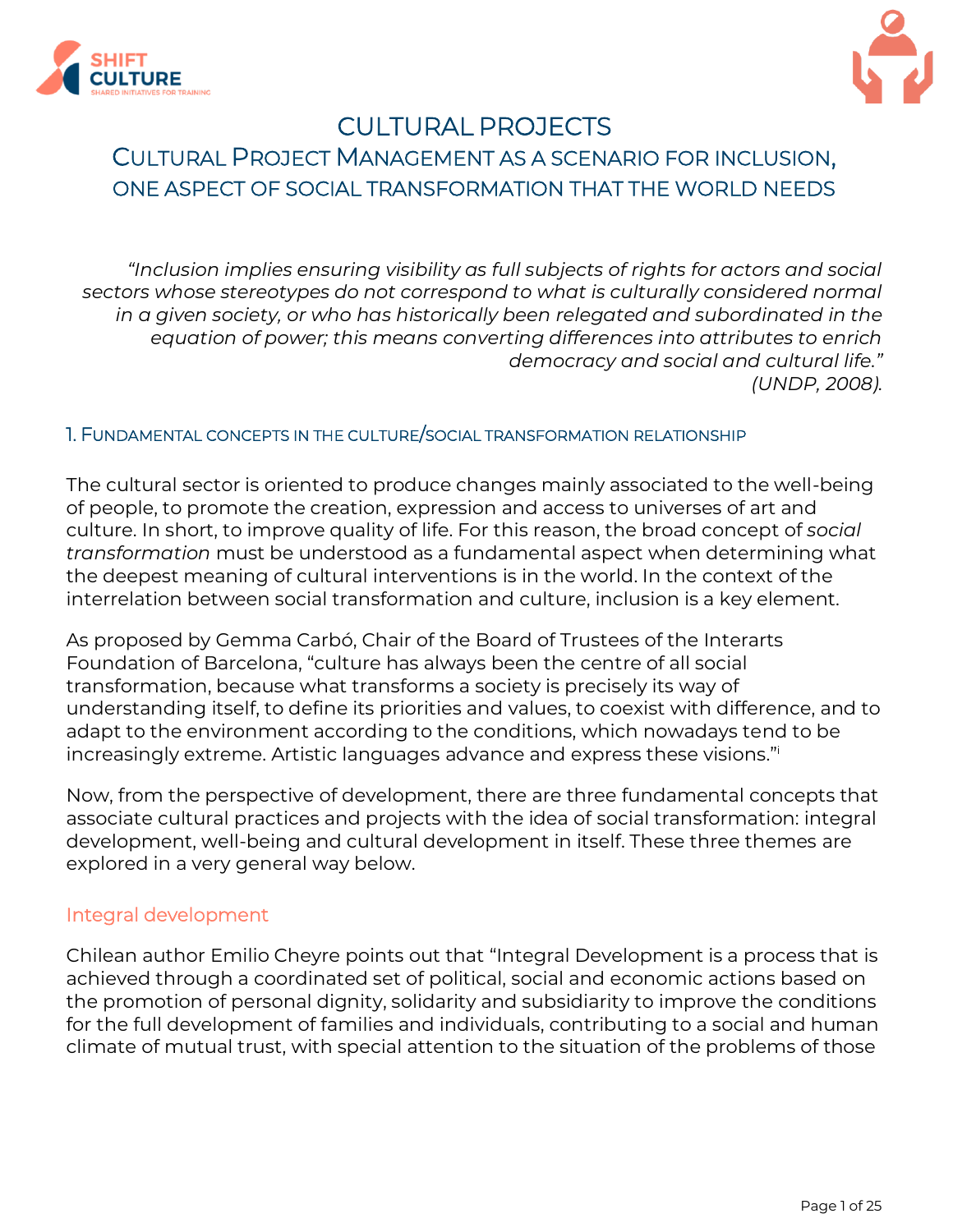who have less possibility of access to the benefits of modernity, in an environment that protects the habitat and in a dimension that also ensures it for future generations"ii .

In other words, integral human development holds the dignity of the person at the centre of attention. In this approach, "the anthropocentric vision prevails in languages and postures; therefore, it is necessary to transcend from individual to collective thinking to adopt new worldviews and paradigms that propose the sustainability of life and that establish reciprocal relationships between the person and all forms of life"iii .

### Well-being

For its part, the concept of well-being, as widely recognised by social sciences, refers to states of the human being in relation to social, emotional, physical, spiritual and mental dimensions. In the social sphere, it refers to the interrelation with people and the environment; emotionally, it refers to the control and expression of emotions; physically, it refers to the body, illness and capacity to recover; spiritually, to the beliefs and values; and mentally, to the ability to maintain healthy, loving and positive relationships with others.

For Colombian psychologist Rubén Ardila (2003), quality of life is "a state of general satisfaction, derived from the realisation of personal potential. It has subjective and objective aspects. It is a subjective feeling of physical, psychological and social wellbeing. As subjective aspects, it includes intimacy, emotional expression, perceived security, personal productivity and perceived health. As objective aspects, material well-being, harmonious relationships with the physical, social and community environment, and objectively perceived health." iv

Gonzalo Martínez-Zelaya, M. Ángeles Bilbao and Darío Páez point out in their document *Culture as a modulator of well-being* (published in the book *The happiness of Chileans: studies on well-being*) "There have been many ways of grouping different studies on well-being, as well as ways of understanding the concept. One of the traditions is Subjective Well-being (SWB), which understands well-being as a personal assessment of one's own life, both in its cognitive (satisfaction with life) and affective (emotional reactions) components (...) Subjective Well-being can be understood, broadly, as a concept that encompasses experiencing high levels of pleasant emotions, low levels of negative emotions and high satisfaction with life (Diener & Diener, 1995; Keyes, Shmotkin & Ryff, 2002; Diener, Oishi & Lucas, 2009). Well-being has social determinants, including cultural values, and refers to those elements that intentionally guide our personal activities and provide means to modify happiness levels. At the same time, these are constructed (and co-constructed, in a dialectical relationship) with the subject's environment. Cultural values are understood, in the context of this research, as the mechanisms to adequately adapt to the surrounding social reality." v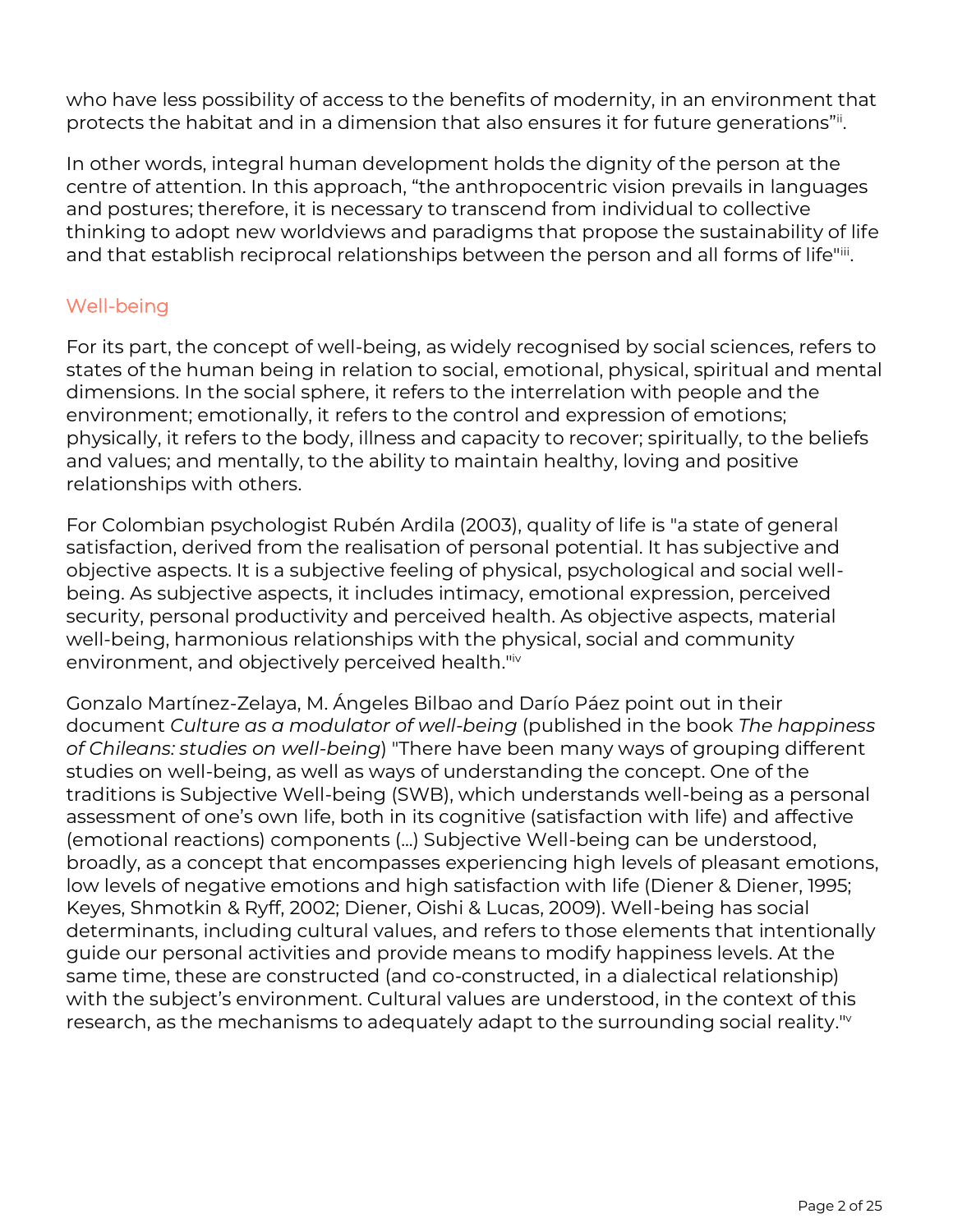When talking about his work *Stories of conflict and happiness for development. The role of narration in the cultural construction of social problems and subjective wellbeing*, Mexican writer and academic Gonzalo Soltero says that various investigations showed a paradox: countries with the highest human development indexes – the Scandinavians, along with Canada and sometimes Australia – have a very high suicide rate. Meanwhile, Latin American nations, as a group, always have a high level of life satisfaction or happiness, despite having other low indexes of well-being. Thus, the assertion arises that, if this happiness is not due to material factors, it must necessarily be the result of cultural elements.

Another relevant aspect in this discussion is the relationship between well-being and development. The first country to propose the idea that GDP was not enough to measure development was Bhutan (in 1976), introducing the Gross National Happiness (GNH) or Gross Domestic Happiness (GDH) index. This is an indicator that measures quality of life in more holistic and psychological terms than Gross Domestic Product (GDP).

The term was proposed by the King of Bhutan in 1972 in response to criticism of his country's economic poverty. While conventional economic models observe economic growth as the main objective, the concept of GNF is based on the premise that the true development of human society resides in the relationship between material development and spiritual development. The four pillars of GNH are: the promotion of sustainable and egalitarian socio-economic development, the preservation and promotion of cultural values, the conservation of the environment and the establishment of good governance. Measurement is carried out through a questionnaire of 180 questions considering 9 dimensions:

- 1. Psychological well-being
- 2. Use of time
- 3. Vitality of the community
- 4. Culture
- 5. Health
- 6. Education
- 7. Environmental diversity
- 8. Standard of living
- 9. Government

On the other hand, the *World Happiness Report* is a survey carried out by UN, measuring how the happiness of citizens has evolved over recent years in 156 countries. The report uses data from the Gallup World Poll, in which respondents are asked to rate their lives from zero to 10, with zero being the worst possible life and 10 being the best. In addition, six factors are taken into account: GDP levels, life expectancy, generosity, social support, freedom, and corruption. In 2020, the report was built on three broad dimensions: social, urban, and environmental.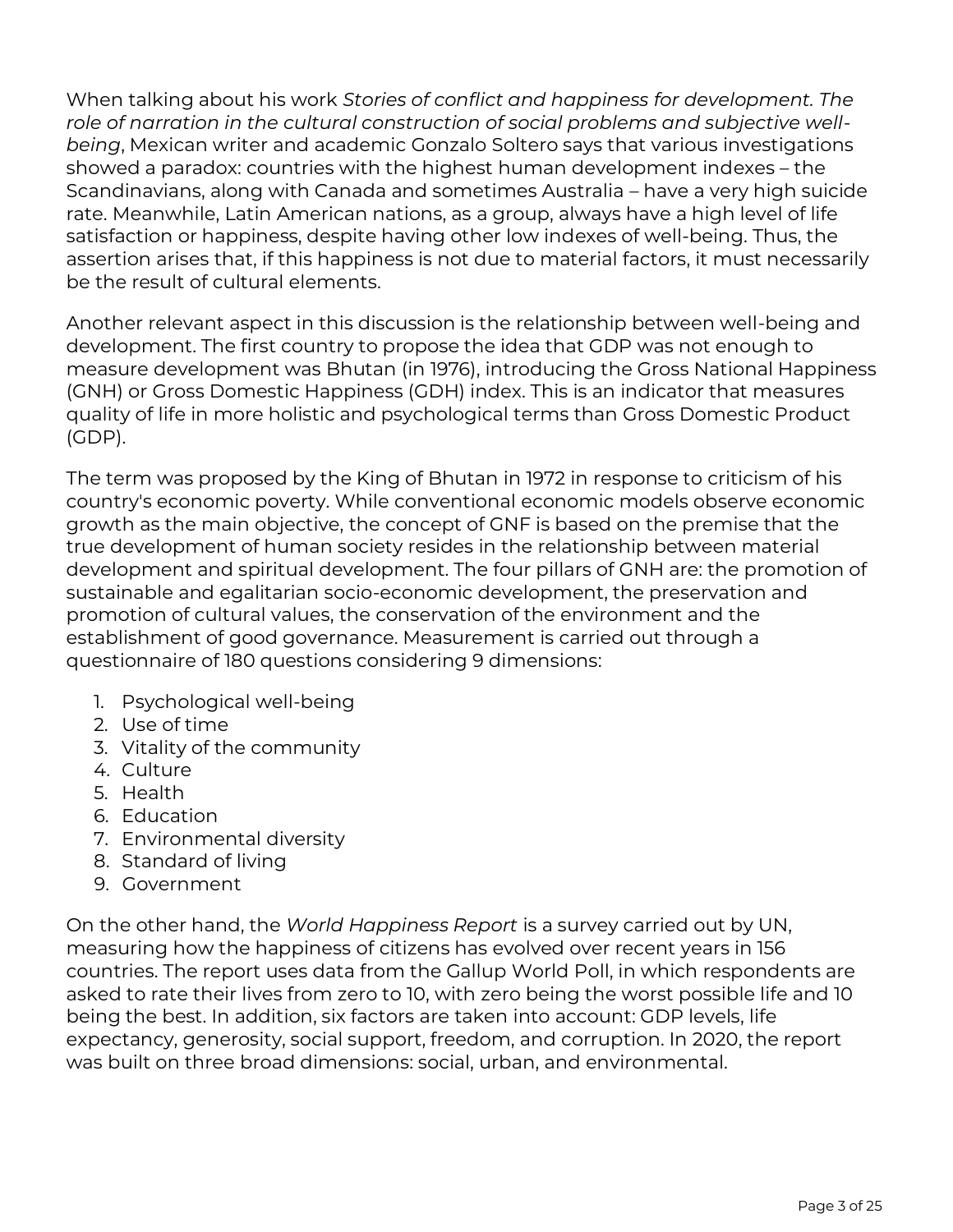### Cultural approach to development

From another perspective, as expressed by Alfons Martinell in the *International Meeting of experts in measurements of the contribution of culture to development*, which took place in October 2013 and was organised by the Ministry of Culture of Colombia, "A cultural approach to development allows integrating and relating other development approaches such as human development, socio-economic development, capabilities and functionalities, sustainable development and the environment. The principles and values of a cultural approach allow for the elaboration of a conceptual framework that makes it possible to delimit and understand that it is not the same to speak of cultural development as of contributions of culture to development, the cultural dimension of development, or generating capacities for development."

These four things are very different. Now, a cultural activity in itself is not proper development. For this to be so, it depends on the intention with which said action is carried out and the results obtained from its execution. Regarding the relations between culture and development, and taking into account the possibilities of said relationship, the following elements are observed:

Cultural development implies:

- Improvement of the cultural conditions of citizens
- Increased possibility of expressiveness
- Development of the cultural sector
- Creation of collective memory
- Active participation in cultural life
- Strengthened cultural organisations
- Territorial balance in initiative attention, supply and development
- Equitable access and consumption
- Cultural diversity

Contributions of culture to development are measured in:

- Direct and indirect impact
- Contribution to socio-economic indicators
- Social cohesion and political life
- Well-being
- Employment
- Impact on other systems of society

The cultural dimension of development is established from:

- Cultural values
- Ways of life
- Contributions to quality of life
- Knowledge available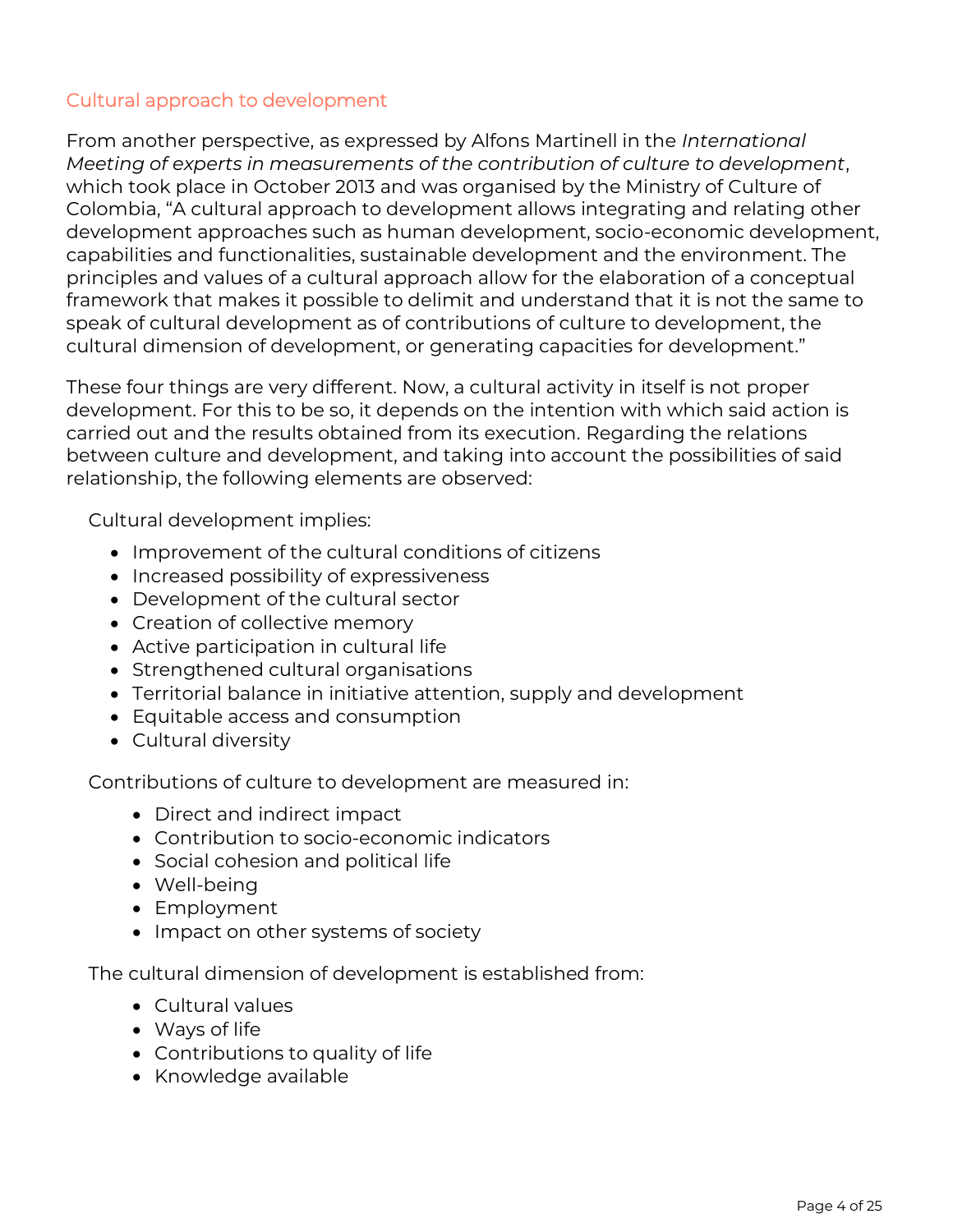- Cross-cutting presence of culture in different areas of development (education, health, environment, etc.)
- Contributions of expressiveness and creativity to innovation and social change

Generating capacities for development implies:

- Cultural education
- Knowledge
- Critical capacity
- Promotion of potentials
- Valuing social assets
- Contributions of cultural capacities to the dynamics of development $v_i$

For its part, UNESCO has made a number of speeches and interventions (especially focused on cultural measurement) that tend to understand the relationship between culture and development, with emphasis on a look at the effects of the Convention on the Protection and Promotion of Diversity in Cultural Expression:

"The UNESCO Culture for Development Indicators Suite (CDIS) demonstrates the driving and facilitating role that culture plays in sustainable development. Thanks to an innovative methodology, this normative and promotional instrument makes it possible to evaluate, through quantitative data, the multidimensional relationship between culture and development. The study of 7 key dimensions of culture and development through 22 central indicators responds to the needs and characteristics of low and middle income countries. The abundance of quantitative data produced through the application of CDIS promotes betterinformed cultural policies and the integration of culture in development strategies, thus contributing to the application of the UNESCO Convention on the Protection and Promotion of Diversity in Cultural Expression. The CDIS methodology is the result of a four-year research process (2009-2013). By the end of 2013, the project had been implemented in 11 countries around the world, demonstrating its potential to have a concrete impact on cultural policies. Colombia began to implement the CDIS in May 2011, and finalised the process in June 2014. This analysis highlights the results, implementation details, and impact of this project in Colombia." vii

The dimensions studied are the following:

- Economy
- Education
- Governance
- Social participation
- Gender equality
- Communication
- Heritage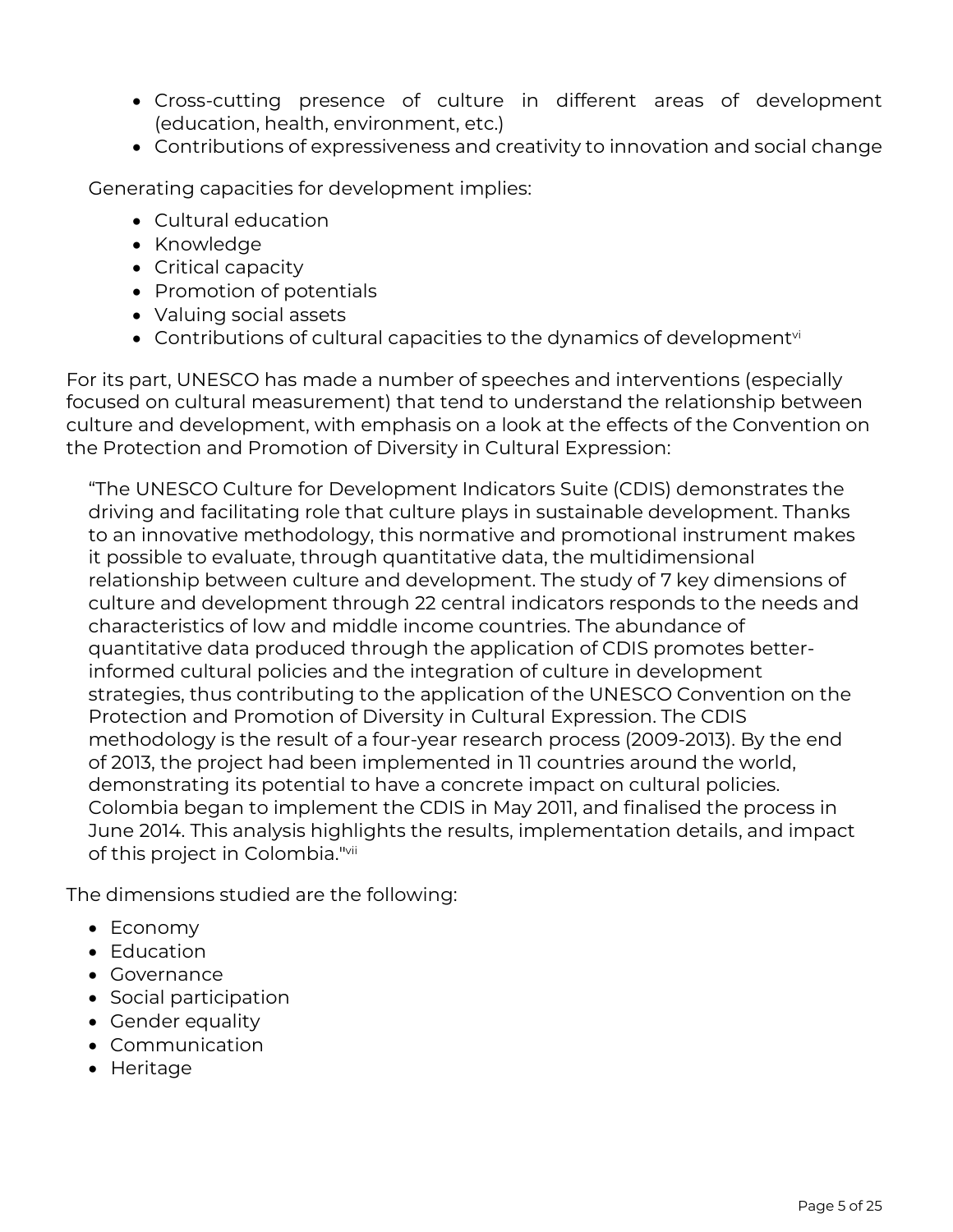The various study scenarios on the culture/development correlation show a valuable conceptual path to place the issue of cultural inclusion from the activities characterising this sector.

### 2. CULTURAL PROJECTS: FROM DISCOURSE TO ACTION

It is in the management of cultural projects where theoretical discourses permeate real life. Certainly, cultural projects are designed and implemented to generate changes in society or, at least, to favour situated actions, truly committed to vital processes within communities.

In general terms, the most valued cultural projects are those that explore aspects related to inclusion from the perspective of promoting equitable development and well-being: two terms that the cultural sector embraces. The former, from the idea of integrality (integral development); the latter, from the quality and dignity of human life.

Chile's *Guide for cultural project management* defines cultural projects as follows: "In a cultural project, certain concepts representing it are integrated and specified. A project is a process of reflection, of permanent relationship between theory and practice, the action of foresight and anticipation, a formalised result of our ideas, an instrument for negotiation, participation and co-management, management organisation, an instrument of teamwork. A project has a temporal dimension, an end, a requirement and, fundamentally, a creative process, a fundamental element in order not to lose sight of our purpose: using projects as instruments to achieve purpose, and not making them the purpose in themselves." viii

#### 3. CULTURAL PROJECTS AS REPLICABLE EXPERIENCES

Cultural projects are analysed, with increasing frequency, by multilateral and management organisations that find in them very important knowledge since they are replicable, successful experiences that produce effective changes among people and communities, in light of the most varied aspects of social transformation. That is, they offer real examples of achievements, goals and purposes fulfilled in terms of inclusion, among other factors of integral development, for example.

For instance, in 2011, the Organisation of American States - OAS produced the research project *Culture, common denominator for development* which "is made available to public policy-makers, creators, cultural promoters and in general those who influence decision-making that affects cultural development, to promote reflection, exchange and creative adaptation that allows taking advantage of the enormous transformative role of culture for the benefit of economic and social development "ix .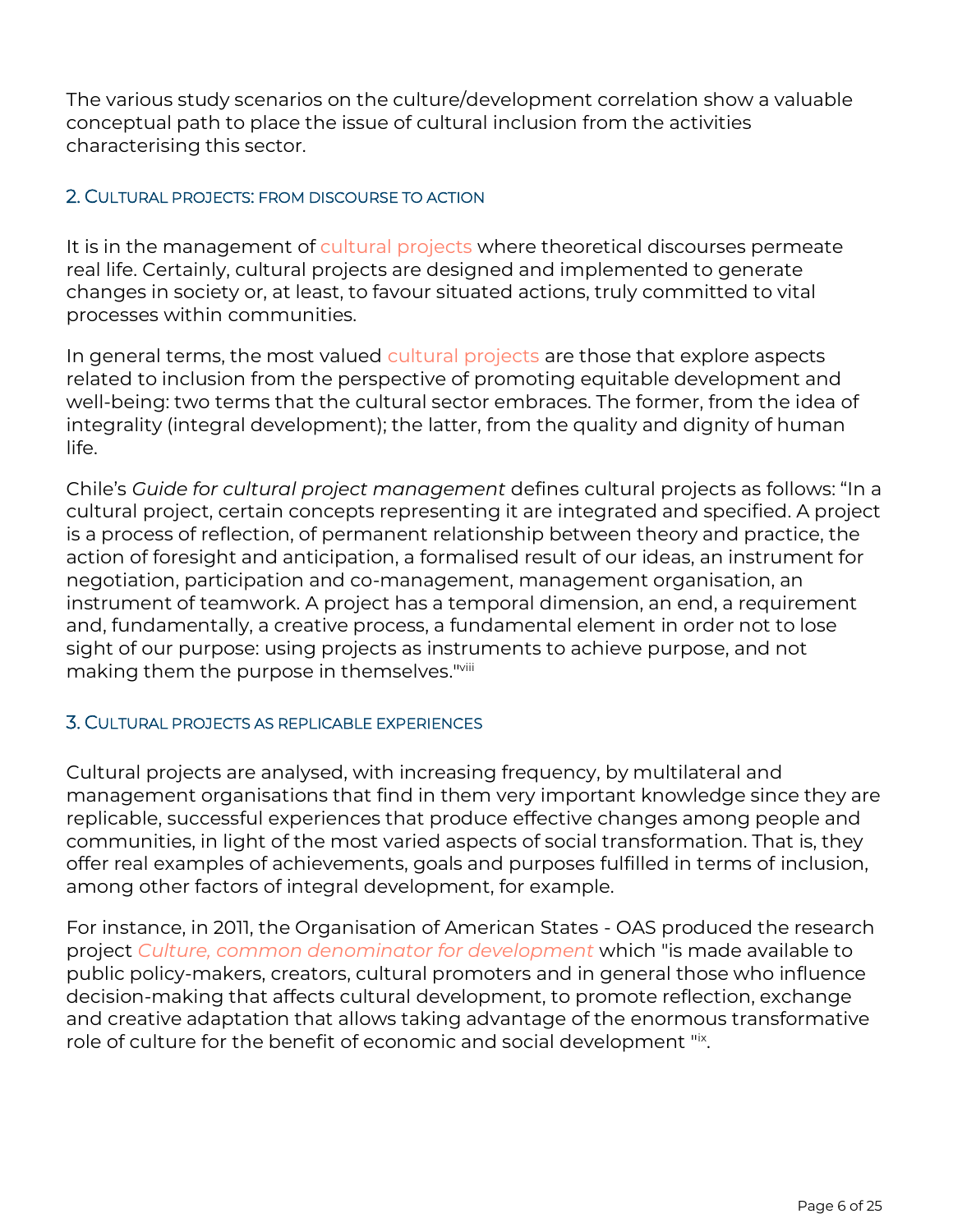Based on the analysis of aspects related to the implementation of cultural projects in 18 countries of the Americas, this research highlights the value of the cultural projects analysed in light of the following categories of incidence in demonstrable social transformations:

- Generation of economic growth
- Better quality of life
- Conflict resolution and peaceful relationships in groups with high rates of violence
- Attention to women, youth, people with disabilities, indigenous communities or other vulnerable groups
- Contribution to urban regeneration
- Generation of sustainable development or
- Promotion of social inclusion
- Protection of cultural diversity
- Contribution to the strengthening of identity and intercultural dialogue
- Promotion of social participation and democratic coexistence

On the other hand, this research establishes that the implementation of the cultural projects studied leads to the strengthening of successful practices that promote and facilitate aspects such as participation; communication; training; institutional coordination; professional and multidisciplinary human resources and networking. In other words, successful cultural projects, from the management point of view, promote inclusive institutional practices.

In the research project *Aprendiendo de Colombia*, carried out by the Kreanta Foundation in 2009 within the framework of cultural cooperation between Spain and Colombia, 18 good cultural practices from Bogotá, Medellin and Manisales are analysed, which were selected taking into account the following factors:

- Innovation, understood as a way of combining existing resources in a creative and new ways to solve common problems, often linking elements that seem contradictory. Innovation can be found in different aspects of a project, from content to management systems and project methodology.
- Cross-cutting presence as the ability to link different areas in this case, with special emphasis on the education-culture binomial, but also seeking to link these areas with social and urban issues, etc.
- The success of the project, based on its effectiveness and feasibility. Effectiveness is understood as the achievement of established objectives as well as the positive impact produced on the beneficiaries by good practices. Feasibility is understood as the adequacy of resources to the problem solution proposal within the context of the intervention.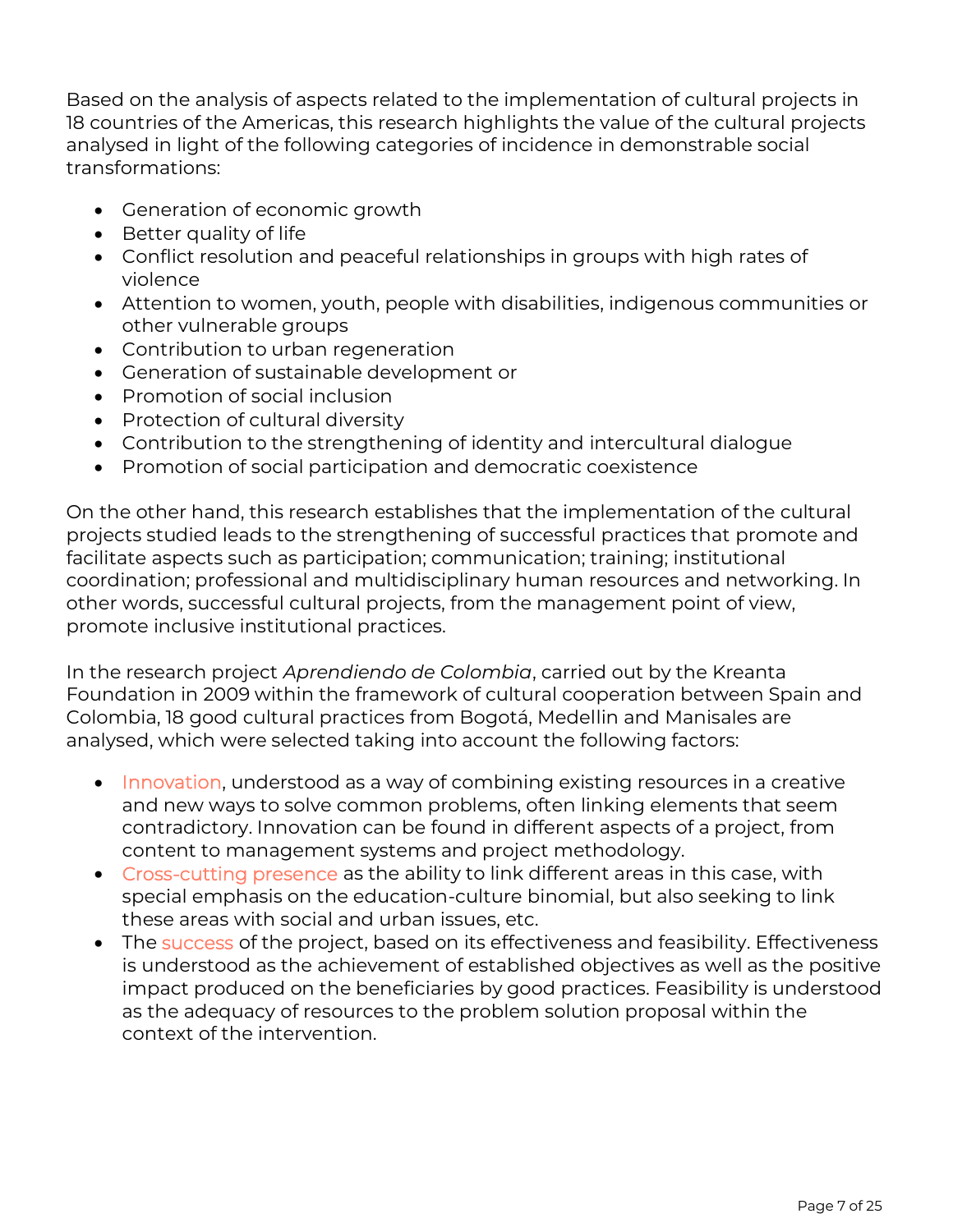• Exemplarity**,** in the sense of good practices as a tool for transformation and with a multiplier effect.

In terms of management, the projects studied were selected considering:

- Co-responsibility, as the assumption of differentiated responsibilities between the partners for the successful achievement of the established objectives.
- Sustainability, understood as the participation of groups of citizens in the management of the project throughout its life.
- Planning, understood as a strategy that draws lines of work that allow the achievement of medium- and long-term objectives, as well as their evaluation.
- The existence of evaluation and impact indicators as methods of evaluating the effectiveness of the project in relation to the initially proposed objectives and the actions taken in the event of possible changes in the context or unforeseen circumstances<sup>x</sup>.

In 2014, the Ministry of Culture of Colombia, in association with the Pontifical Xaverian University and Centro Ático, created the *Bank of significant experiences in culture*, to obtain direct qualitative information from the country's cultural actors and generate knowledge exchange to trigger value enhancement and experience conceptualisation processes.

In the workshops, it was established that the central aspects to be considered in all 45 selected good practices are:

- Promotion of citizen participation and inclusion
- Recognition, respect, and exercise of cultural diversity
- Strengthening cultural institutions

The valuable conclusions reached by this research project, led by Alfons Martinell, include the following:

- There is a generalised opinion that culture must incorporate the challenge and commitment of knowing how to contribute to the problems and social needs of its environment with a human development approach.
- Pondering the contribution of culture to development also implies considering the impact achieved from cultural activities. It is considered that there must be an ability to observe and know how to show the effects of culture on citizens who, without being material impacts, improve their quality of life.
- Demonstrating the participation of culture in human development requires measurement and evaluation processes that are complex, given the fact that they relate to immaterial aspects of human life.
- The systematisation and research from practical experience are fundamental, because it allows the cultural sector and its organisations to give an account to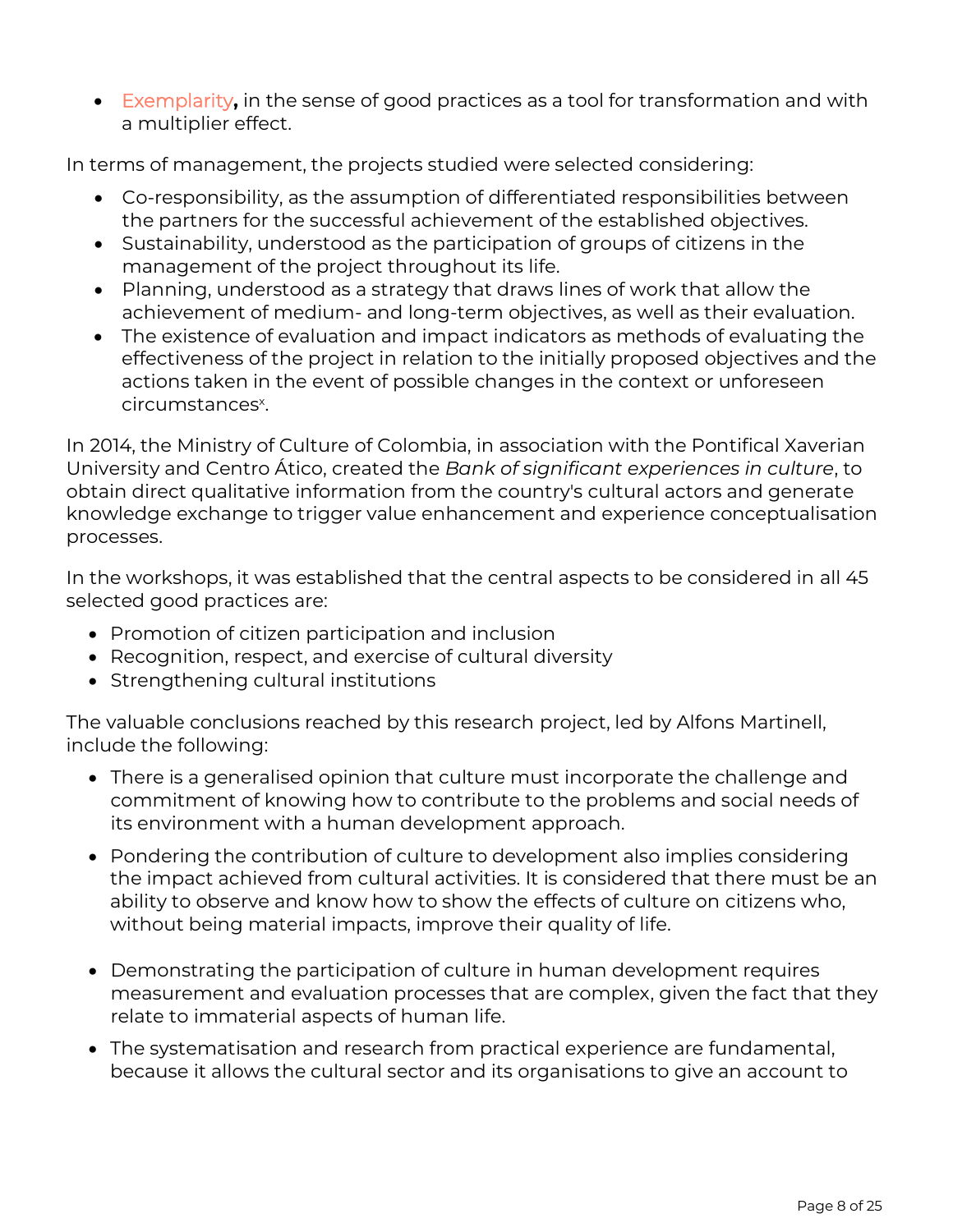the society of the change they generate. It is necessary to have knowledge, data, systematisation and evaluation of impacts, among others, such as strengthening cultural management that integrates citizen participation and generates capacities for development.

- The need is reaffirmed to respond to how the contribution to development is made concrete and evidenced from the cultural dimension, to recognise that culture affects human development and the personal fulfilment of citizens. This recognition must reach operational and political levels, both among municipal administrations and cultural organisations themselves.
- Experience shows that access to art and culture through activities proposed by organisations promotes conditions that impact the social development of artists, their families, and their social environments.
- It is found that cultural activity is of essential importance for citizen participation and inclusion. The ways and means to achieve this are most varied, and require a large number of differentiated strategies.
- Project achievements are an engine that generates greater commitment within organisations to continue carrying out activities and promoting community participation.
- Within organisations, recognising the contribution in creating opportunities for inclusive participation in cultural life is an innovative, motivating approach.
- It is observed that projects allow people to find mechanisms to strengthen creative and original processes, and generate the expansion of cultural life in their environment as a fundamental right.
- A contradiction between contemporary and traditional cultural manifestations is not observed in the practice of cultural management $x$ i.
- Cultural life has different tiers, from local/regional to national/international. The experiences of managers feed their views on what it means to participate in cultural life and allow for its expansion. Cultural diversity also enhances cultural life.
- There is a need to raise awareness that cultural action contributes to facilitating participation in cultural life for people of all kinds. Advancing in this process affects the exercise of cultural rights.
- It is evident that cultural initiatives gain quality to the extent that they can dialogue with society through practice and appropriate languages. One way this appropriation happens is to allow audiences to be a back and forth actor.
- Projects affect cultural life to alter daily life and promote updating processes, mainly in creative innovation.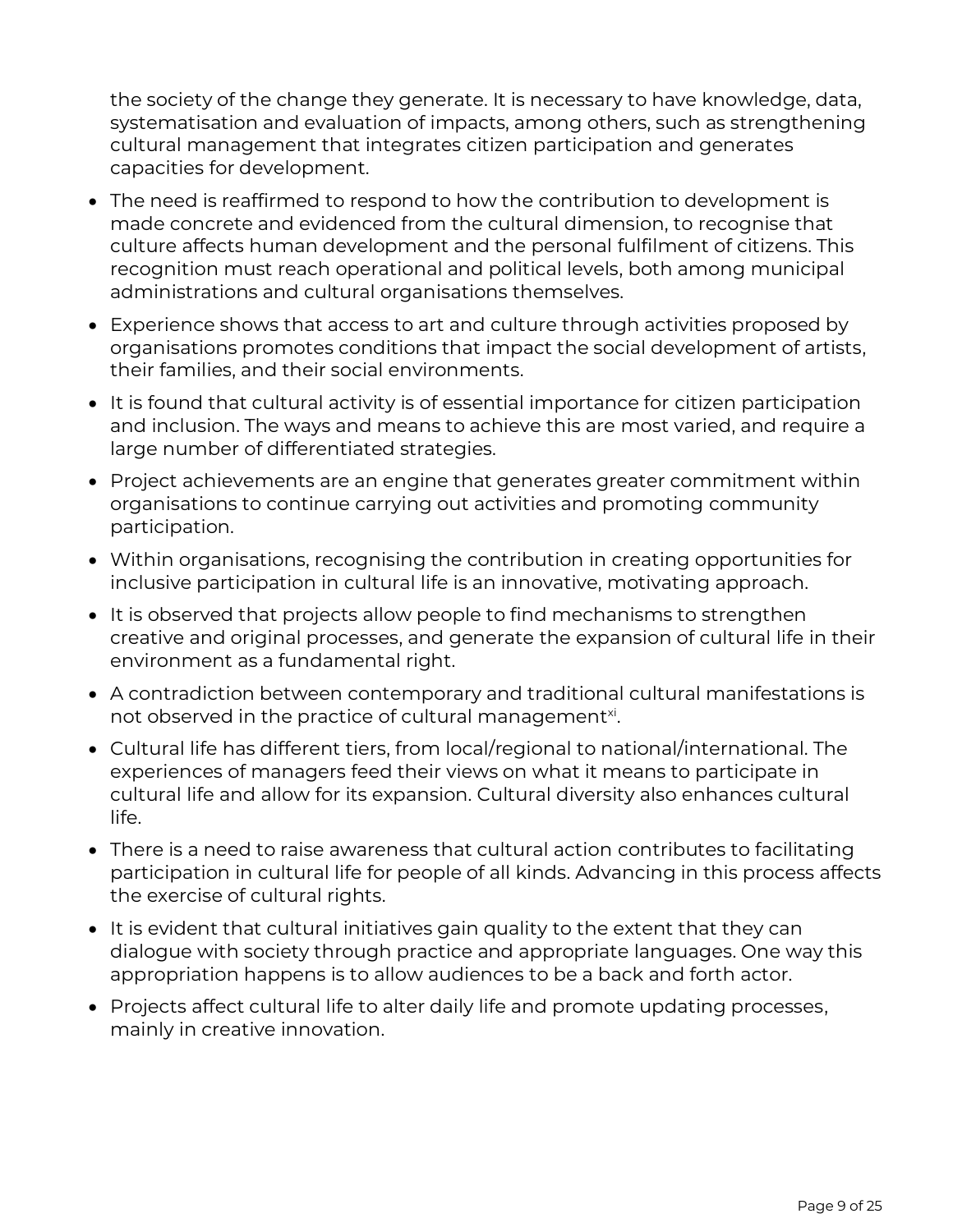- Cultural life is not homogeneous. It is diverse and offers multiple possibilities for people to participate, according to their interests. Placing projects in a cultural life perspective opens horizons and possibilities to strengthen and expand initiatives.
- Diversity of expression is fundamental to the development of a cultural initiative. In other words, open opportunities for traditional and contemporary practices to coexist and for other proposals to circulate and enrich initiatives.
- It is important to note that many projects do not have prior references that allow establishing whether a cultural project can work or not. This implies that many cultural projects have uncertain success. For this reason, knowledge management of past experiences in the sector is relevant.
- Sometimes, projects are introduced in contexts where there were no previous cultural initiatives or clearly identified audiences. At the beginning, projects focus on generating knowledge about the proposal and meet previously established tastes and interests among target population. What is sought is a complementary effort that allows the expansion of cultural life and a greater participation of communities.
- Participation in cultural life implies previously identifying project actions.
- Cultural project management often has a high degree of risk, measured in practice and in a dialogue with cultural life.
- The appropriation of certain cultural processes, within the framework of cultural rights and freedoms, progressively takes place within communities. It is different from cases in which an "imposition" has been promoted by force of cultural and artistic practices in a community, which alters its characteristics.
- A project that does not take into account the characteristics of cultural life (despite providing a complementary alternative) is not possibly sustainable.
- Cultural life is not only about artistic practices. It is broader, but relates especially to what a community accepts as the components of that cultural life and the possibilities for creative expression.
- Reflections on the future of cultural are not frequent. Generally, reflections focus on the past. This relates to one's own views on projects. Whether they are considered a "finished" product, or their possibilities and a constant sense of change are emphasised, constant evaluation and adoption of new goals give vitality to projects.
- Being attentive to changes in the environment, to cultural life, and to new communication possibilities, is a substantial element when considering project sustainability.
- Cultural initiatives need to be evaluated every day. "Cultural emergencies" lead to changes that provoke transformation in cultural life and affect systematic analysis of projects.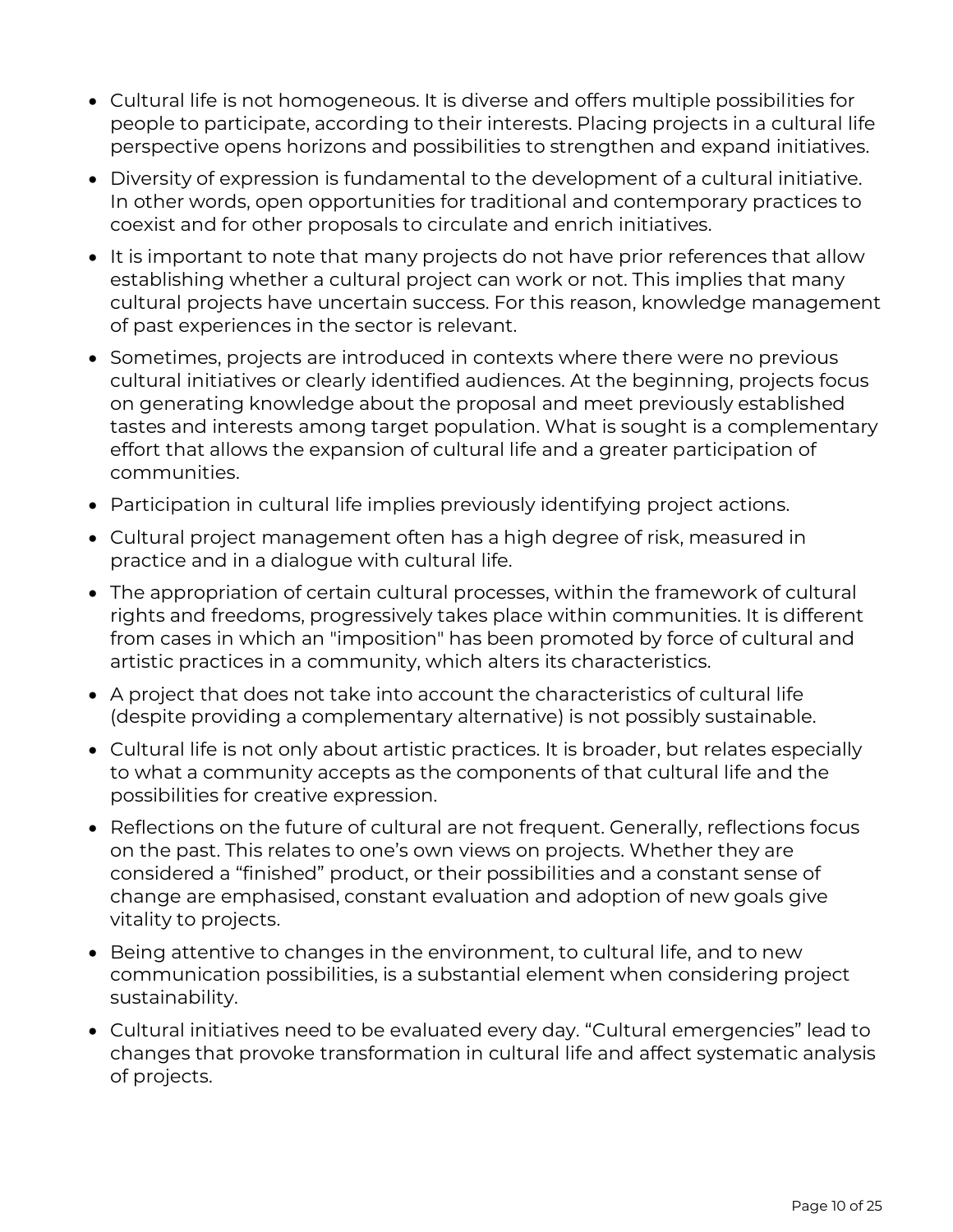• It is observed that, on occasion, projects must "fight" against manifestations of cultural life that are contrary to the purposes of initiatives. One of the mechanisms is to carry out a "re-elaboration" of these manifestations. Additionally, innovation, rather than a product of creative processes, is sometimes the result of taking advantage of the resources offered by the environment.

#### 4. INCLUSION IN CULTURAL PROJECTS

From the historical evaluation of cultural interventions in the most diverse territorial and social settings, it is clear that many of them promote different forms of inclusion, as defined in this document.

Social inclusion in the field of cultural projects is understood, in effect, as the possibility that they offer to create scenarios of communion between the transforming power of culture and the arts and the social changes that today's world requires in the face of inequity, exclusion, marginalisation and the rejection of difference.

According to the City of Barcelona Council and its *Citizen Agreement for an Inclusive Barcelona*, which was put into operation in 2010, the inclusive dimension of culture is understood as "a common space of relationship between organisations in social and cultural fields, oriented to action and reflection on culture and social inclusion (...) that places special emphasis on<sup>xii</sup>:

- The development of the creative capacity of citizens, especially of people and groups at risk of exclusion.
- The promotion of access to cultural facilities and projects, in any of the phases of the cultural cycle (creation, production, dissemination, access and training).
- The promotion of cross-cutting platforms in which entities from the cultural and social fields cooperate.
- The promotion of a system of civic values of citizenship, which favours a shared construction of the city.

This public policy finds that exclusion not only occurs in terms of populations with specific problems such as disability, but also incorporates the aspects highlighted below, consistent with the need included in this document, to identify when, how and why a cultural project generates true processes of inclusion.

The main dimensions of cultural intervention that promote inclusion are:

- Attention to vulnerable population
- Attention to segregated social and population sectors
- Projects that promote inter-sector and cross-cutting actions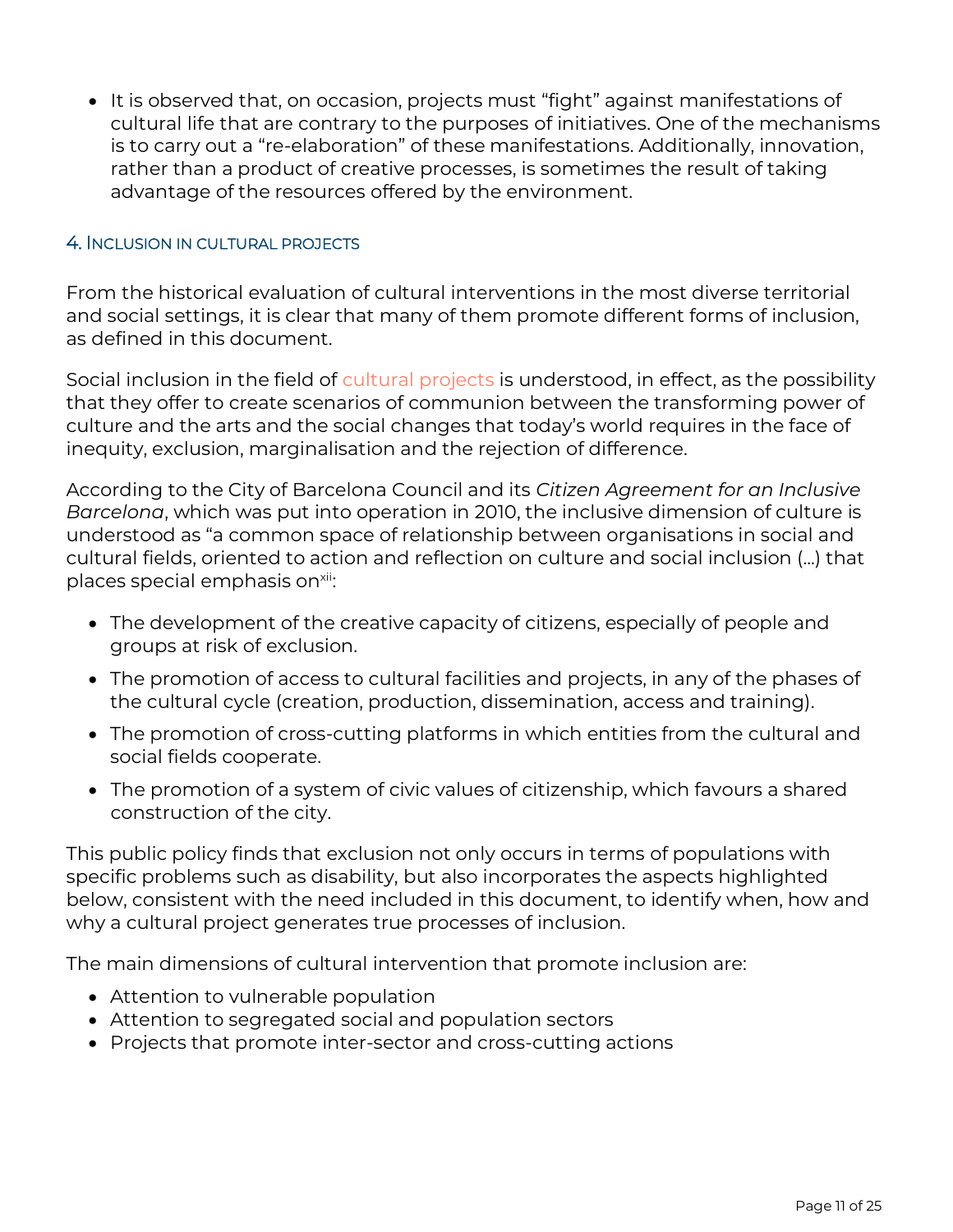• Projects focused on conflict resolution, reconstruction of social fabric, and peacebuilding

### 4.1 - Vulnerable, in-need populations

The definition of vulnerability varies according to the social realities of the countries and specific contexts of intervention. In the case of Colombia, for example, the National Planning Department establishes that the country's vulnerable populations are:

- Population in a situation of forced displacement due to violence.
- Children in abandonment or protection, in accordance with the definition of the Youth Code (art. 31).
- Senior adults in poverty conditions.
- People with psychomotor, hearing and visual limitations in conditions of poverty.
- People in conditions of extreme poverty.

The evaluation of vulnerability in Colombia is assumed, then, from two perspectives: (i) vulnerable populations due to special conditions of "defencelessness", and (ii) the proposal of models for estimating vulnerability associated with risk in three dimensions : health, education and livelihood<sup>xiii</sup>.

In Mexico, to quote another example, the 2007-2012 National Development Plan (PND) defines vulnerability as "the result of the accumulation of social disadvantages and a greater possibility of suffering damage in any dimension, derived from a set of social causes and some personal and/or cultural characteristics. It considers various population groups as vulnerable, including girls, boys, young people living on the streets, migrants, people with disabilities, the elderly and the indigenous population, who, beyond their poverty, live in risk situations." xiv

From a European perspective, "vulnerable social groups' are groups of people considered to be at risk of poverty or social exclusion because of physical disabilities, age factors, ethnic origins, lack of housing, or substance abuse. These people, who were already struggling with financial, social and employment difficulties before the 2008 economic crisis, have become further disadvantaged, and the gap between them and the rest of society has grown even wider. Three subgroups stand out as being most affected by the European economic and financial crisis. The number of people experiencing in-work poverty is rising, with economic constraints forcing them to work in increasingly precarious jobs or obliging them to accept self-employed status. Disabled people, already confronted by barriers hindering their full and effective participation in society on an equal basis with others, have, as a result of the crisis, lost a great deal of social, economic and mobility support and their chances of re-entering the labour market have diminished. Finally, changes in family structure mean that the number of single parents, especially single mothers, has increased in recent years. These parents struggle to achieve a work-life balance on account of their multiple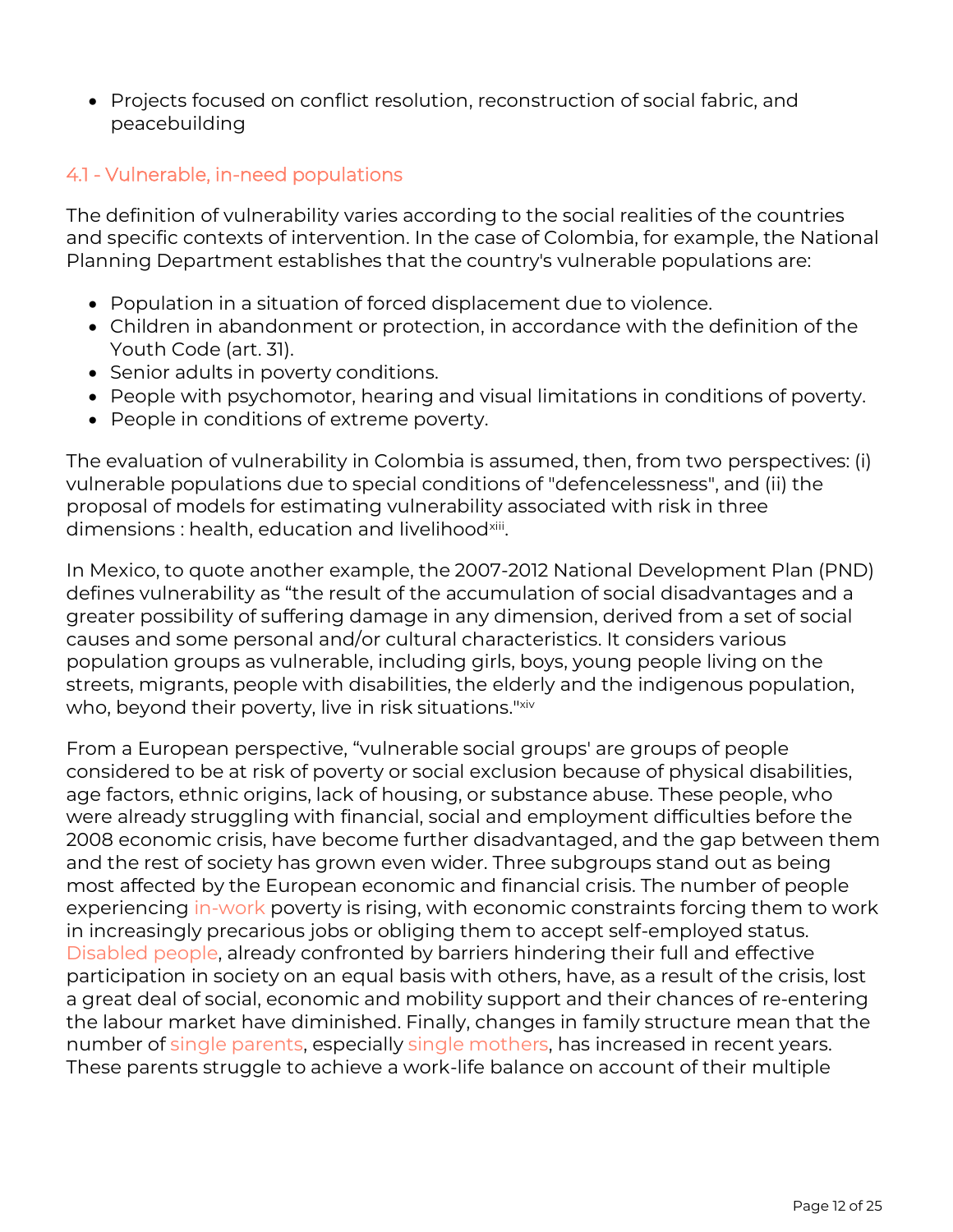obligations, and as a group they are also suffering from the effects of the crisis. The situation of vulnerable groups has been of concern to the European institutions for the last decade, from the point of view of poverty as well as of labour market participation and gender equality." xv

For the UNDP, the dimensions of social vulnerability are limited to the following aspects:

- Level of poverty
- Lack of or limited access to resources such as information, knowledge and technology
- Lack of or limited access to political power and representation (marginalisation, exclusive)
- Lack of or limited social capital including social networks and connections
- Inadequate beliefs, customs and attitude in response to risk or disasters
- Vulnerable residential settings (i.e.: weak structure, poor protection, poor maintenance, etc.)
- Frail and physical limited individuals
- Lack of or Limited access to critical services such as communication, transportation, power supply, water supply, sanitation, etc.<sup>xvi</sup>

Thus, cultural projects focused on addressing vulnerabilities and that would generate inclusion in its broadest sense are:

- Projects that address vulnerabilities or weaknesses in access to culture, especially groups or people most disadvantaged by economic, educational, class, origin, physical condition, including disability.
- Projects that are developed in less favoured areas, or that serve the most vulnerable groups in society.

# 4.2 - Social sectors (age, gender, sexuality) and population sectors (language, ethnicity, common historical legacy)

From another logic not necessarily directly associated with poverty, it is also necessary to understand the concept of exclusion and its relationship with social inequality.

For Juan Pablo Pérez Saínz, for example, the origin of social exclusion "lies in the exercise of power of one social group against another. Second, as a corollary to the above, exclusion is a manifestation of the production of social inequalities; in fact, it is its most extreme expression. Third, this exercise of power generates processes of social closure that would not be consummated, but would only have relative effects to a different degree. Fourth, exclusion is a multidimensional phenomenon, that is, there are different types of exclusions that can interact with each other, reinforcing exclusion dynamics. And fifth, exclusion would be synonymous with the weakening of social citizenship, thus being able to question its architectural function of legitimising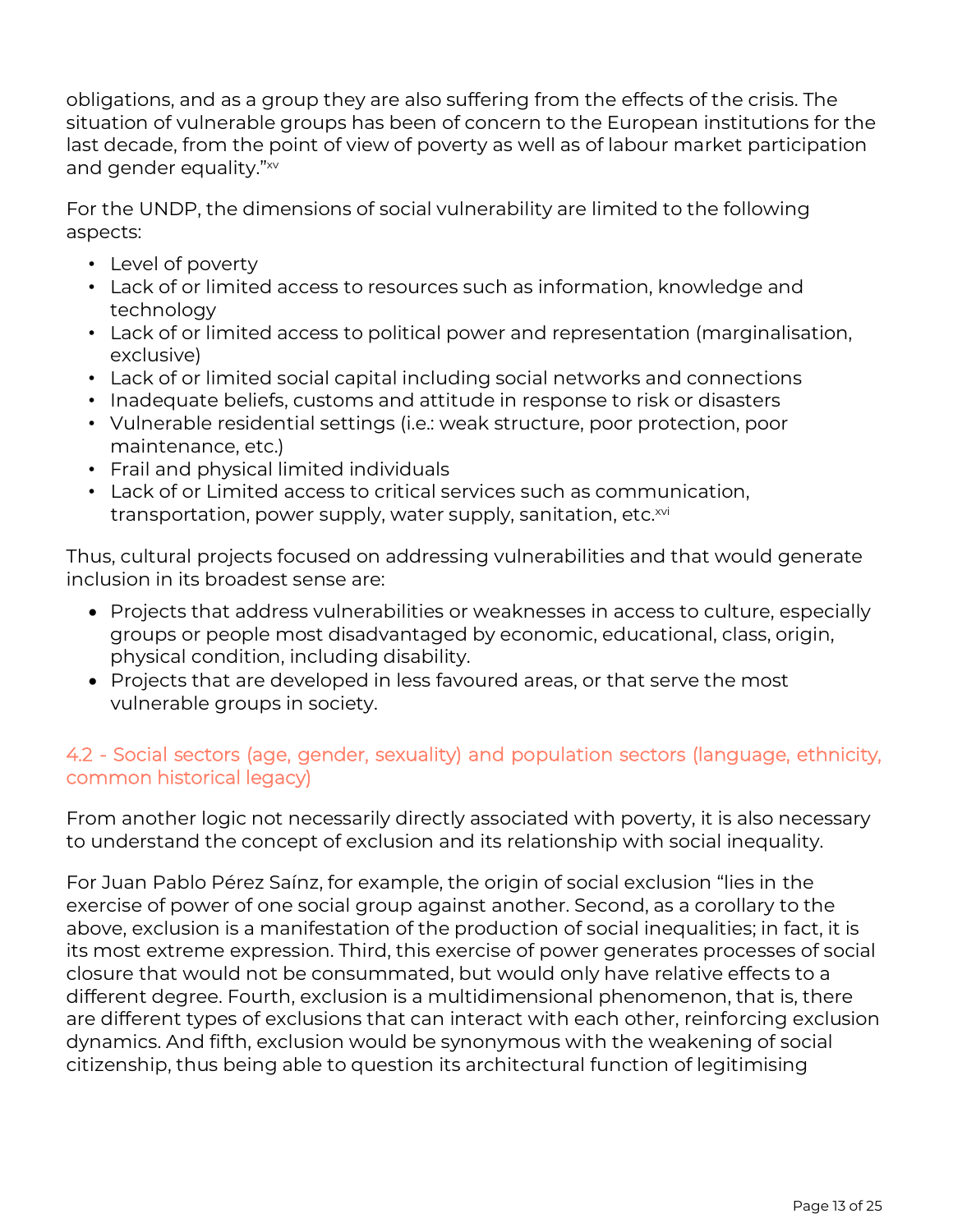inequalities. From this precisions exercise, we need to highlight the conceptual link between inequality and social exclusion (...)" $\scriptstyle\rm{200}$ 

As expressed by José Miguel Insulza in OAS's publication *Inequality and social inclusion in the Americas*, "inequality, therefore, is not only expressed in the enormous purchasing capacity's diversity of people's incomes, but derives from discrimination due to class, race, gender, geographical origin, different physical capacity, etc., which, practised categorically (i.e.: excluding all or almost all members of a group), makes it a multidimensional phenomenon incompatible with our democratic ideals"×viii.

The document concludes that inequalities, in the case of the Americas, derive from:

- Unequal access to essential public services such as education, health, drinking water, housing, security, public transport;
- Discrimination still affecting women, indigenous and Afro-American groups, migrants, the disabled, and other socially vulnerable groups;
- Insufficient conditions in the exercise of human rights, such as access to justice and freedom of expression;
- Labour informality, which puts a large number of workers in precarious employment/income conditions, and deprives them from the protections to which they are entitled;
- Unequal possibilities for political participation, both in the exercise of voting rights, and in the possibility of effectively influencing the action of public institutions.

Thus, it is necessary to understand the real meaning of social inclusion and social cohesion as two vectors that can guide the formulation of cultural public policies and interventions that focus on helping to minimise social inequalities and inequities.

For Maryse Robert, "social inclusion is the process of empowering individuals and groups, particularly the poor and the marginalised, to participate in society and take advantage of opportunities. It gives people a voice in the decisions that influence their lives, so that they can enjoy equal access to markets and services, and political, social and physical spaces." Social cohesion is understood as "the perceptions of solidarity and reliability. A cohesive society seeks the well-being of its members, combats exclusion and marginalisation (social inclusion), creates a sense of belonging, promotes trust (social capital), and offers its members opportunities for upward social mobility."×××

From this point of view, it could be considered that, in terms of inclusion, it is necessary to promote implementation of cultural projects aimed at addressing the following aspects:

- Projects that favour intergenerational relationships between different age groups
- Projects that promote inter-culturalism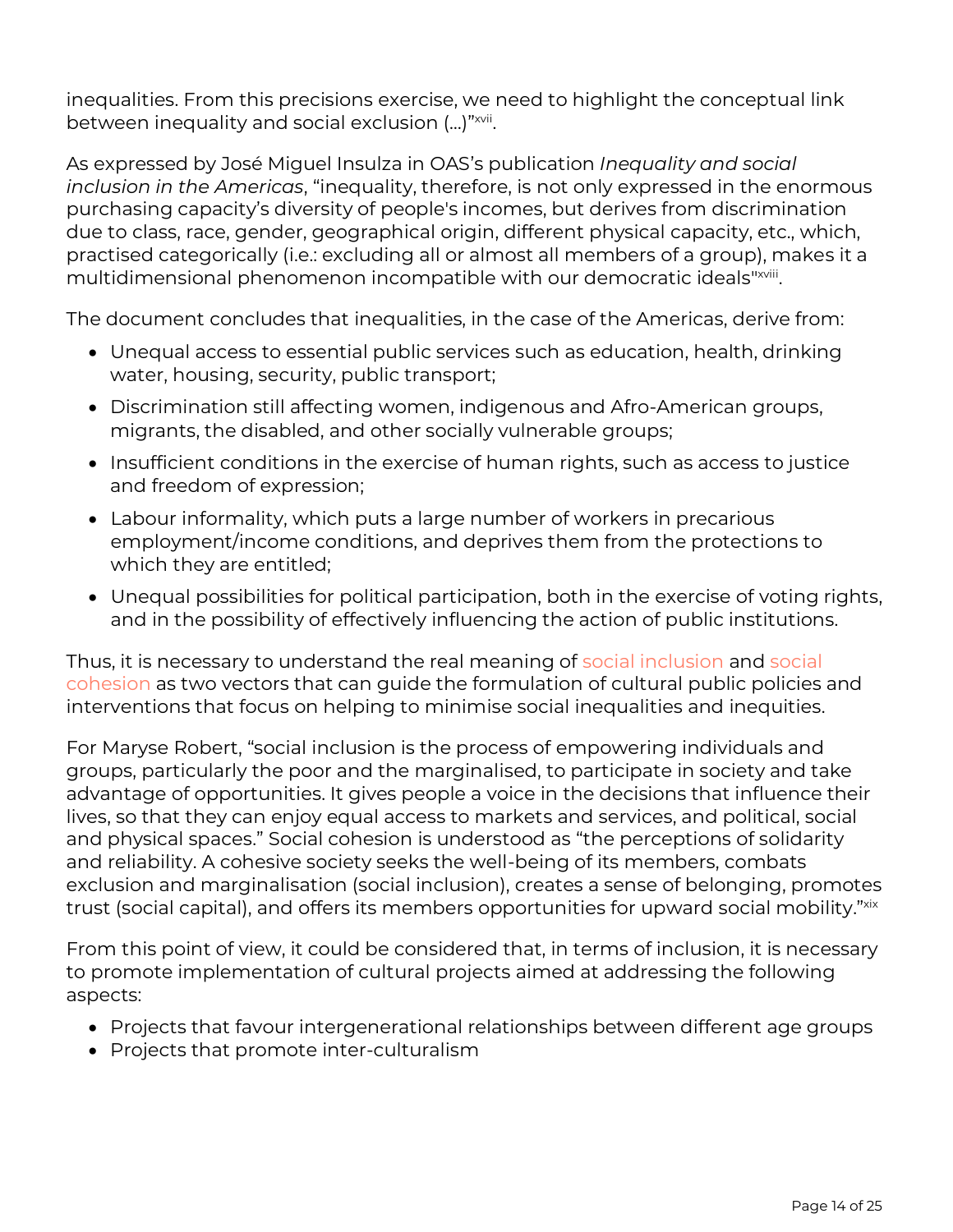- Projects focused on marginalised groups due to age, gender or diverse sexual practices
- Projects focused on other stigmatised social groups (migrants, refugees)
- Projects focused on ethnic minorities or stigmatised races
- Projects that recover heritage associated with identity factors (language, customs, historical legacy and heritage)
- Projects that welcome people living in poverty, homeless individuals, and people struggling with substance abuse

### 4.3 - Cultural cross-cutting and inter-sector actions

The views on the interconnections between culture and other sectors of social life are very diverse. It is well known that, after the publication of UN's Sustainable Development Goals (SDGs), a global debate has arisen on the place of culture – not explicitly included as one of the pillars of humanity's development. Therefore, mainstreaming and the value of culture as a catalyst for development occupy a prominent space in debates, research, think tanks and advocacy exercises of many cultural organisations, mainly in Europe.

In any case, history recognises that the relationships between culture and other areas of social life are fundamental. Such is the case, for example, of cultural tourism and the culture/education relationship.

In the case of cultural tourism, the most widely explored aspect is the relationship between the promotion of this great industry and tangible/intangible cultural heritage, the identity values of peoples and communities, and cultural diversity. In the field of education and its qualification, the contribution of the arts to the development of cognitive and social skills (such as creative and critical thinking, problem solving, trust, perseverance, collaboration and empathy) has been highlighted.

On the other hand, and in more political terms, it is pointed out that the place of culture in high-quality education does not stand alone, but relates to other key issues. As one of the *Brainstorming Reports* of the project *Voices of Culture* (European Commission) points out: "in order to unlock and deploy culture's contribution to inclusive and equitable quality education, and to promote lifelong learning opportunities for all, we should first address a few interconnected key challenges. We identified five main challenges: (1) Digital capacity; (2) Cross-sectoral collaboration; (3) Non-formal learning infrastructures; (4) Access and representation; and (5) Policy frameworks." xx

Sustainable development can be understood as satisfying present needs without compromising future generations' quality of life, and guaranteeing the balance between economic growth, environmental care and social well-being. Since 2011, the UN calls the attention to the importance of culture in sustainable development by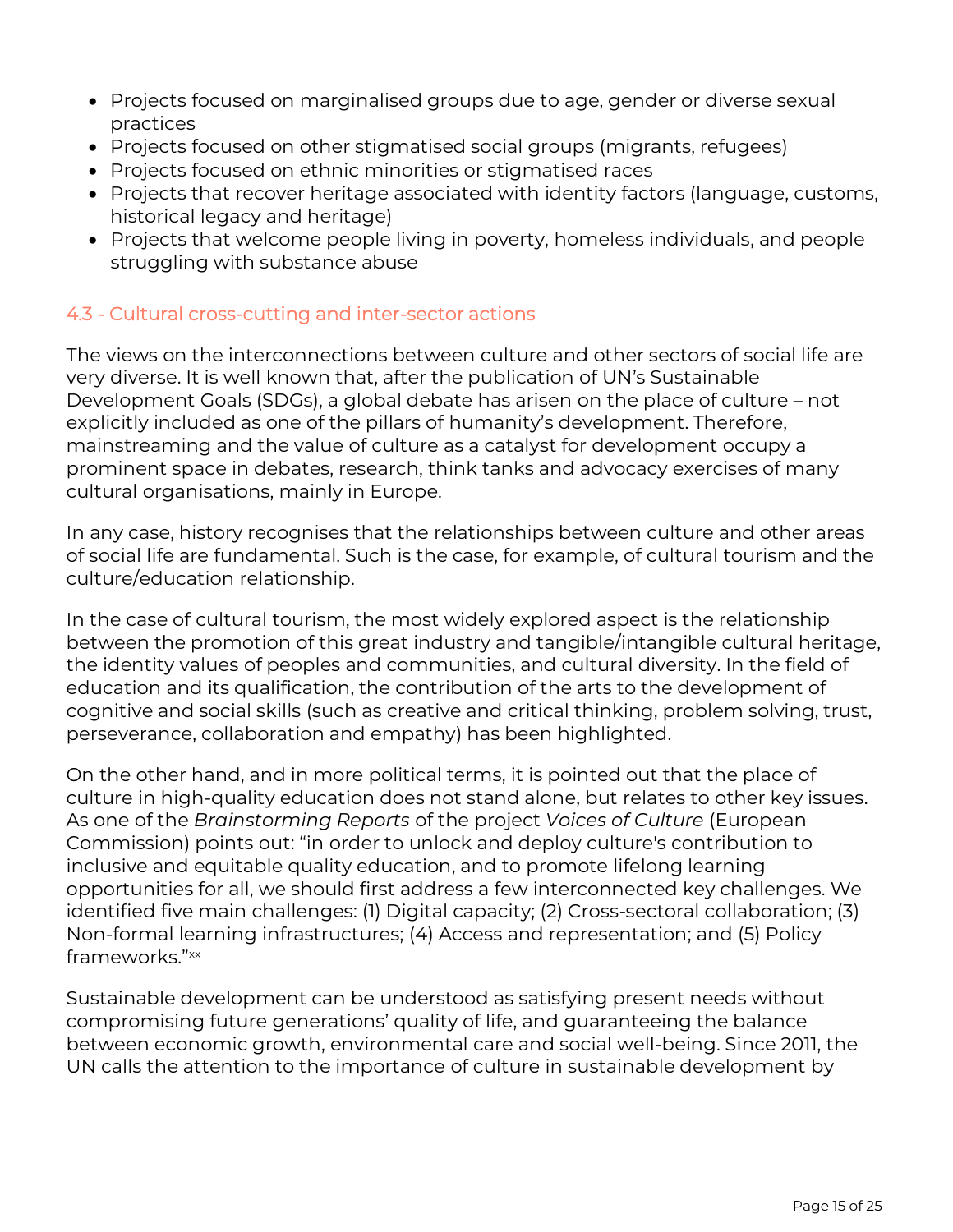pointing out that culture is a source of enrichment that significantly contributes to the sustainable development of local communities, peoples and nations, empowering them to play an active role in development initiatives, and is a source of identity, innovation and creativity (Resolution 65/166 of 2011) $^{\rm{xxi}}$ .

Similarly, it values diversity around the world and the fact that all cultures and civilisations contribute to the enrichment of humanity. It appreciates the positive contribution of local and indigenous traditional knowledge to the sustainable solution of environmental problems. Diversity is an important factor in the fight against poverty, promoting economic development options for peoples.

On this aspect, UN points out that "Cultural heritage, cultural and creative industries, sustainable cultural tourism and cultural infrastructure can serve as strategic tools for income generation, particularly in developing countries, given their wealth of cultural heritage and the size of their workforce".

The aforementioned resolution invites the United Nations System's organisations (particularly UNESCO) to help requesting member states to strengthen their national capacity to determine the most appropriate way to optimise the contribution of culture to development, especially through information exchange, best practices, data collection, research projects and studies, and use of appropriate evaluation indicators, in accordance with their national priorities $^{\rm{axii}}$ .

Naturally, the field of development also studies the cultural sector as a scenario that produces and mobilises financial, human and creative resources of enormous value to the world. This view includes cultural and creative industries and their value chains; the economic valuation of culture in national, regional and local economies; the social return on public and private investment in culture; and the dynamics of production, consumption, job creation and investment of financial resources in the sector.

Regarding the relationship between culture and the environment, emphasis is placed on the determining influence lifestyle has on natural resources, as well as on cultural and educational guidelines in the relationship between humans and nature. In addition, local knowledge and traditional/ancestral knowledge in environmental care and management stand out, all of which allows us to understand and combat ecological challenges and mitigate the effects of climate change<sup>xxiii</sup>. According to UNESCO: "culture enables environmental sustainability at various levels: through the intrinsic links between cultural diversity and biodiversity, through its influence on consumption patterns, and through its contribution to sustainable environmental management practices as a result of local and traditional knowledge." xxiv This is a similar outlook to UNESCO defines for the culture/health relationship.

Regarding the latter, the following recommendations stand out: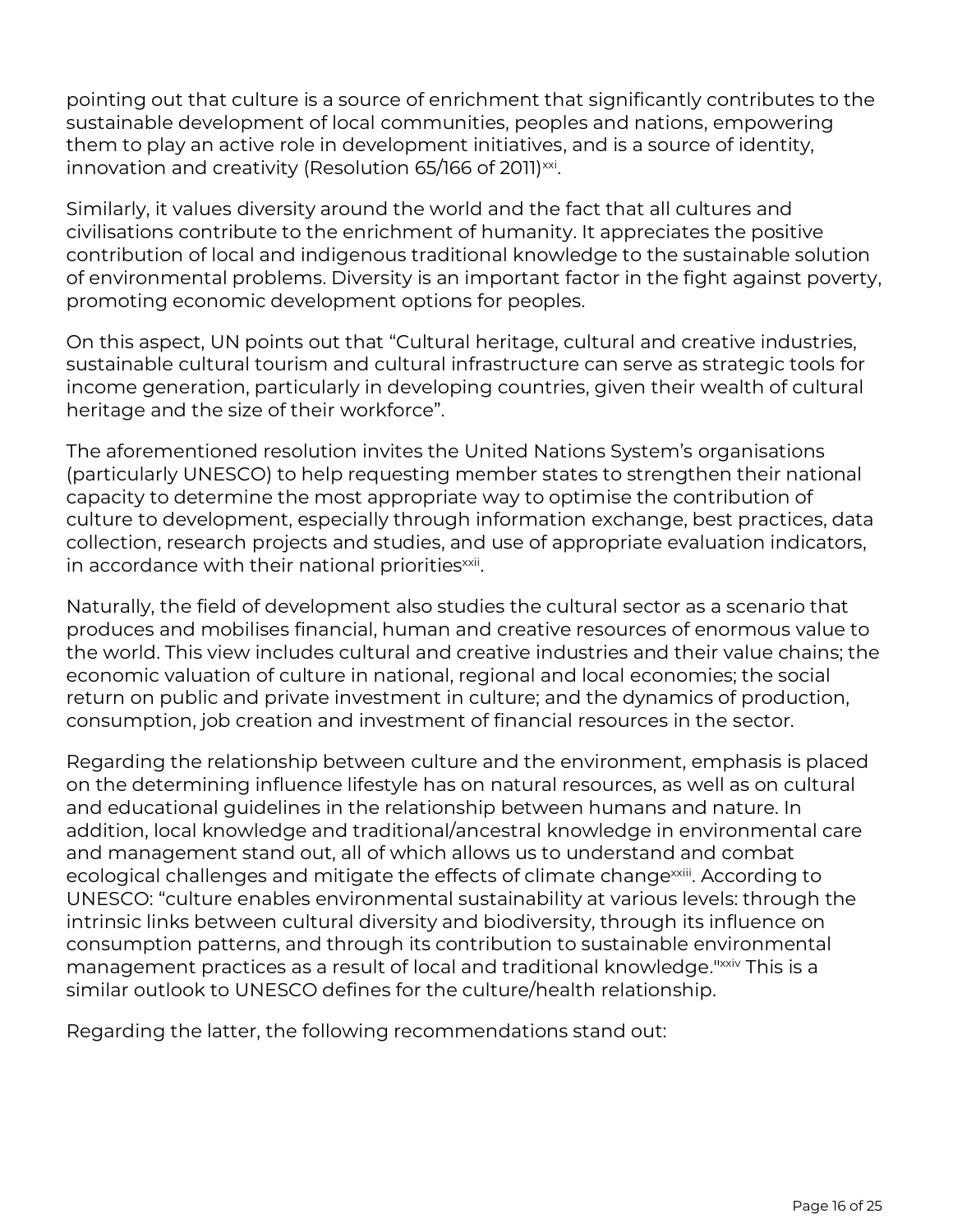- Promoting a culturally sensitive approach to health, by integrating cultural practices into health services (e.g.: an intercultural health system has been established in the province of Sucumbios, Ecuador, to raise awareness about culturally appropriate childbirth and to enable patients to decide on the kind of care they wish to receive during childbirth).
- Recognising the role of traditional health and education systems for more sustainable and appropriate approaches to sexual and reproductive health (e.g.: to enhance the fight against HIV/AIDS in Mozambique, various traditional authorities work with formal counterparts to raise community awareness about the pandemic and ensure that sexual taboos and very specific cultural practices are taken into consideration)<sup>xxv</sup>.

Another sphere of the relationship between culture and development arises in communication and information technologies. This relationship has grown in importance in the light of the COVID-19 pandemic. The digital world and the Fourth Revolution imply the explosion of creative product circulation, generating content that flows in networks, nodes and devices towards a huge number of people who, being connected, can access new – and old – symbolic meanings of creation.

This phenomenon has, at least, two clearly identifiable results: the universalisation of access to information (simultaneous, instantaneous), and the appearance of new exclusions and social/geographical gaps in terms of access for those who cannot afford connectivity services. Additionally, GAFAM<sup>xxvi</sup> centralise circulation of cultural content in the digital environment, with the risks that this entails in various aspects such as dominance over content and its market, and the knowledge and information manipulation. As pointed out by Juan Carlos Miguel de Bustos, from the University of the Basque Country, the giants of the digital world have the ability to establish patterns that condition the future development of creative and cultural industries in a digital economic scenario<sup>xxvii</sup>.

According to UNESCO: "however, and although technological changes have undoubtedly allowed for greater access and expression of cultural diversity, the asymmetries implicit in the digital divide continue to limit the possibilities of true intercultural exchange" (UNESCO, 2012:18). In addition, new opportunities for interactive exchange and a greater content offer, "can lead to a 'false diversity' that masks the fact that some people are only interested in communicating with those who share the same cultural references." (UNESCO, 2012:19)¤××iii.

In any case, it is necessary to acknowledge, as stated by *Emprendecultura.net*, that ICTs intervene in the cultural sector in various ways:

- In an instrumental way (digitisation of analogue cultural products);
- In an informative way (as a communication channel between producers and consumers);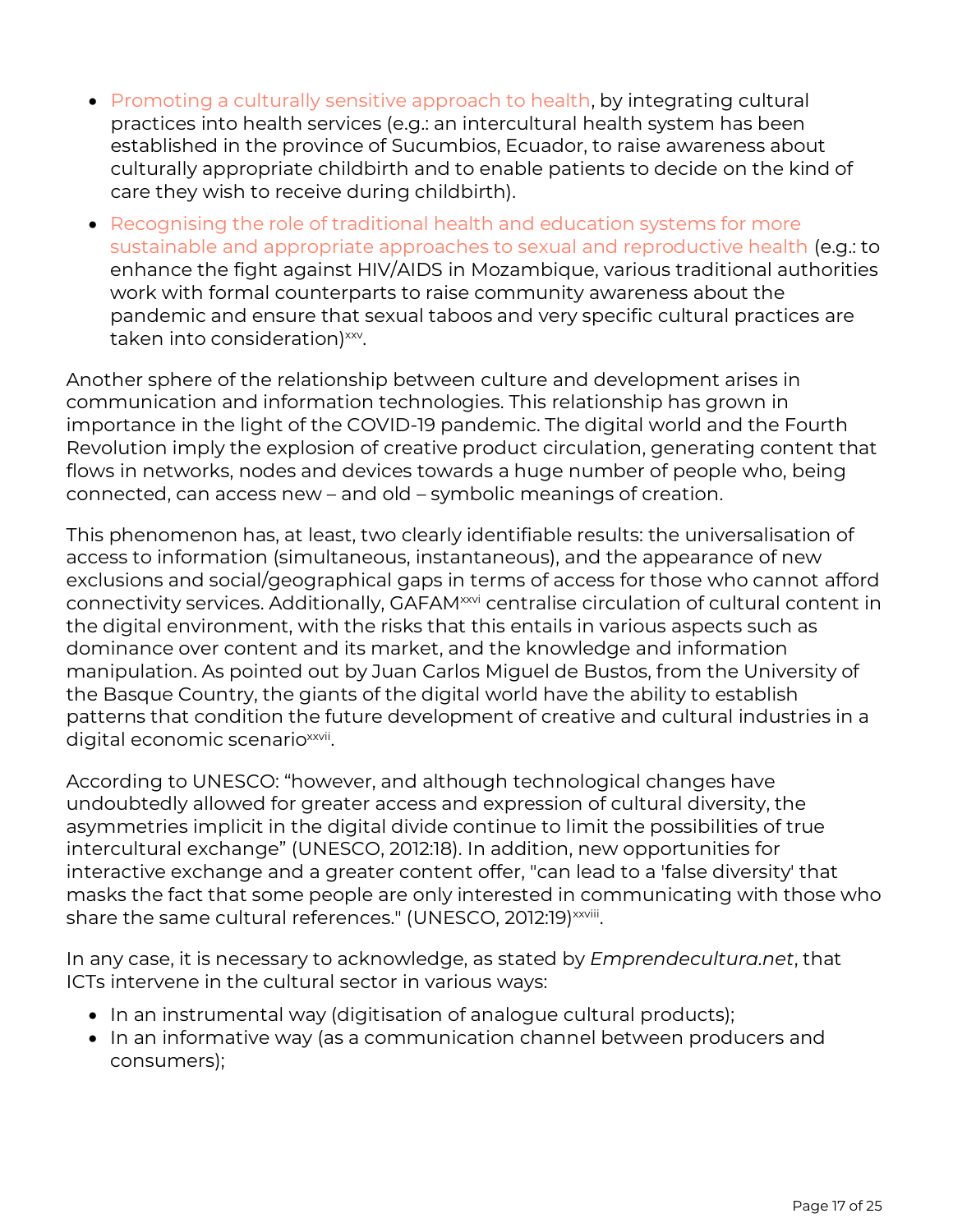- Facilitating the creation of networks between different cultural sectors;
- Enabling the creation of formats with cultural content especially oriented to these new media;
- $\bullet$  Allowing the appropriation and transformation of these contents by users $\text{\tiny xxi}$ .

Thus, cultural managers should consider, in terms of promoting inclusion from mainstreaming in the sector, implementation of projects that focus on the following issues:

- Inclusion of territorial cultural traditions
- Qualification of teaching/learning processes for disadvantaged population
- Acknowledgement and preservation of ancestral knowledge in environmental, architectural, gastronomic, and medical practices, etc.
- Creation of communication ties between different social, territorial and cultural environments
- Empowerment of women
- Use of technologies to break physical, access and knowledge barriers
- Generation of intercultural dialogue

## 4.4 - Conflict resolution, reconciliation and peacebuilding

Conflict and war (and their subsequent effects) are one of the areas with greater possibilities for culture and the arts, and to generate profound and significant transformation. Their effects include: death, displacement, human exodus, forced disappearance, forced recruitment (including that of minors), PTSD, gender-based sexual violence, torture, exile, political persecution, dispossession, and stigmatisation, among others.

From the perspective of Sergio Néstor García<sup>xxx</sup>, the causes and motivations of conflict and war can originate in economic, political, social, cultural, historical, socio-affective, religious and territorial aspects. The areas or levels of conflict are private (personal family) and public (local, regional, state, international). The actors of conflict can be individuals, groups, sectors, collectives and countries, as shown in the following table.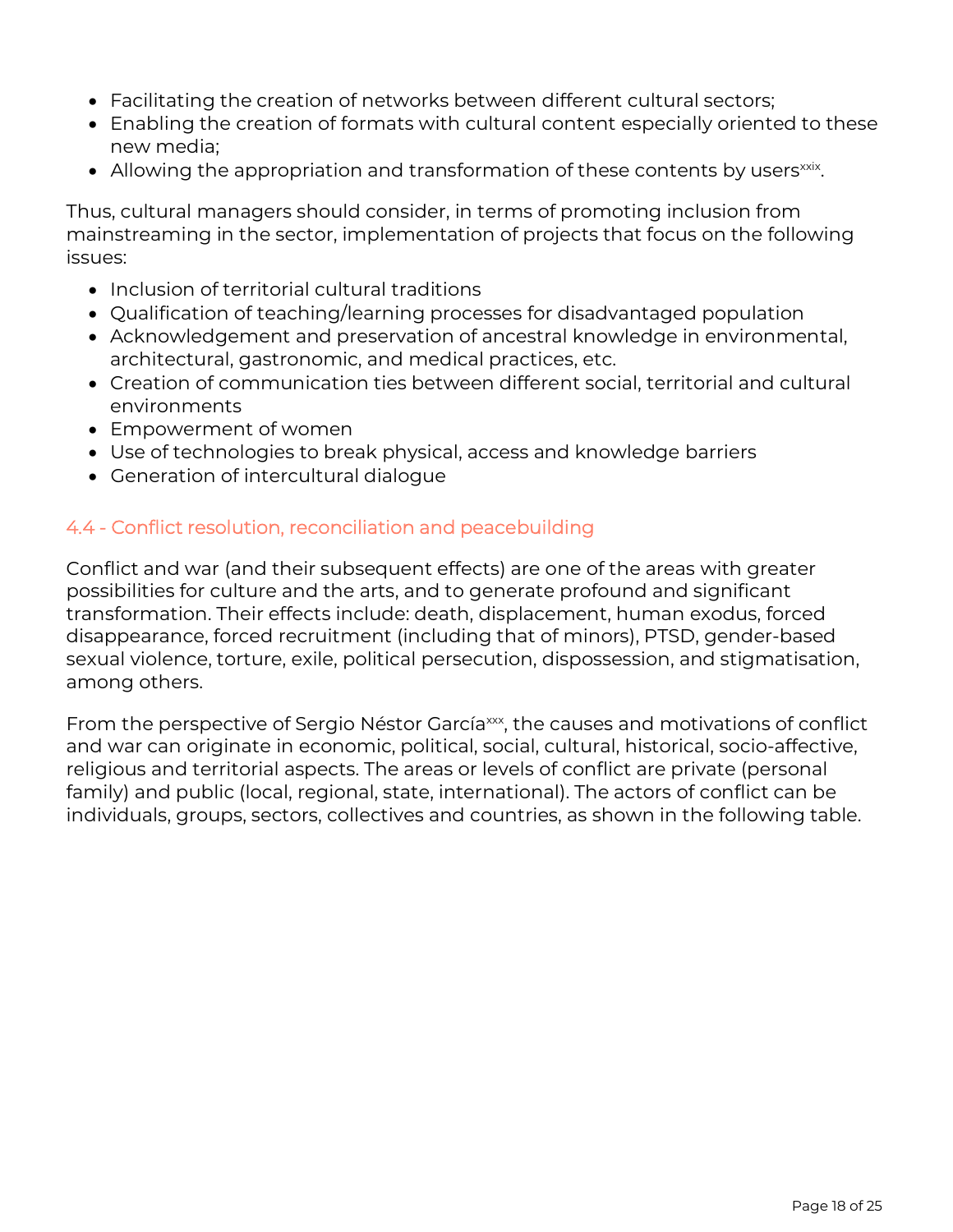|  |  |  |  |  | Table 1. Conflict and some of its characteristics. |
|--|--|--|--|--|----------------------------------------------------|
|--|--|--|--|--|----------------------------------------------------|

| <b>CAUSES AND/OR</b><br><b>MOTIVATIONS</b>                                                                    | <b>CONFLICT</b><br><b>LEVELS/ENVIRONMENTS</b> | <b>TYPES OF</b><br><b>RELATION</b>                                                                                                              | <b>ACTORS OR</b><br><b>PROTAGONISTS</b>                                  |
|---------------------------------------------------------------------------------------------------------------|-----------------------------------------------|-------------------------------------------------------------------------------------------------------------------------------------------------|--------------------------------------------------------------------------|
| Economic,<br>political, social,<br>cultural,<br>historical,<br>social affective,<br>religious,<br>territorial | Private<br>(personal - family)                | Inclusive and/or<br><b>Exclusive</b><br>Topics: good<br>and/or bad                                                                              | Individuals                                                              |
| Economic,<br>political, social,<br>cultural,<br>historical, social<br>affective,<br>religious,<br>territorial | <b>Public</b><br>Regional                     | Inclusive and/or<br><b>Exclusive</b><br><b>Topics: fair</b><br>and/or unfair                                                                    | Groups                                                                   |
| Economic,<br>political, social,<br>cultural,<br>historical,<br>social affective,<br>religious,<br>territorial | Public<br><b>State</b>                        | Inclusive and/or<br><b>Exclusive</b><br><b>Topics: fair</b><br>and/or unfair                                                                    | Sectors, social<br>classes,<br>organisations,<br>sectors, collectives    |
| Economic,<br>political, social,<br>cultural,<br>historical,<br>social affective,<br>religious,<br>territorial | International<br>Worldwide                    | Inclusive and/or<br><b>Exclusive</b><br>Topics: biotic and<br>abiotic<br>sustainability<br>and/or<br>unsustainable<br>(bioethical<br>dimension) | Countries,<br><b>Transnational and</b><br>International<br>Organisations |

For his part, Johan Galtung has pointed out that there are four types of violence: *cultural* (ideas, norms, values, traditions), *structural* (poverty, repression, pollution, alignment), *direct* (verbal, psychological, physical), and *symbolic* (manifestations through acts or rituals that give recognition to violence)<sup>xxxi</sup>.

In this highly complex terrain of human reality, a discourse on the construction of cultures of peace has been developed with the intention to point out the importance of educating in and about peace, in order to modify conflict at its root.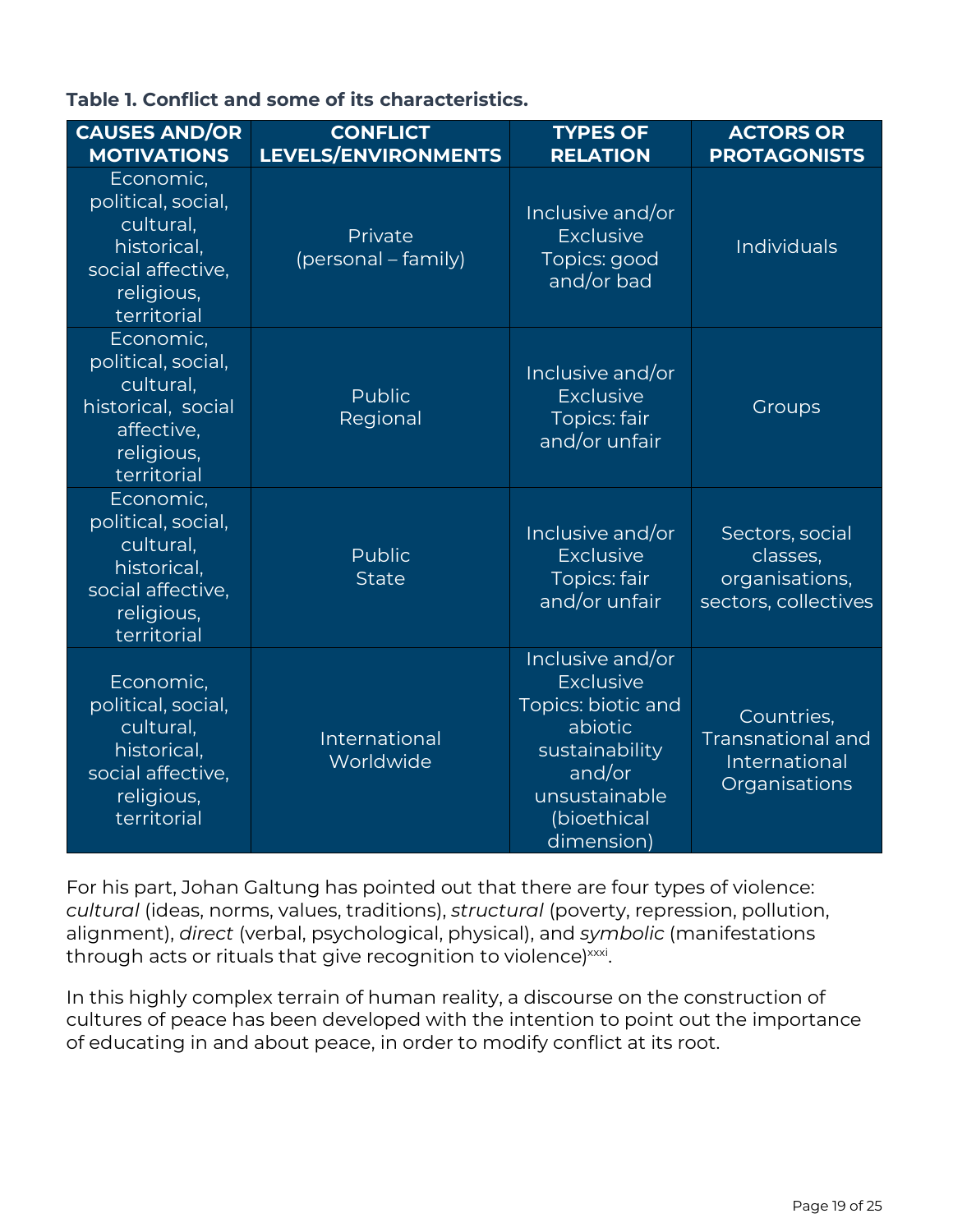For Vicenc Fisas, Director of the School of Culture of Peace of the Autonomous University of Barcelona, "The culture of peace is an educational task that involves educating in and for conflict, unmasking cultural violence and patriarchy, educating for dissent, nonconformity and disarmament, in taking responsibility, in mobilising ourselves, in transforming conflict, in carrying out cultural disarmament, in promoting global ethics, and in seeking fundamental consensus on integrating human convictions, among other things"xxxii. He adds: "educating for peace, without a doubt, implies educating about conflict, which should not be confused with violence. We should spend more time learning from our own conflicts, since peace is nothing more than the highest phase of conflict; that is, the stage in which conflict is transformed by people and communities in a positive, creative, non-violent way. For this, it is essential to stimulate creativity, so that the quest for solutions to conflicts, mutual understanding, tolerance and the unblocking of positions, prevail. We therefore need to change our perception of conflict and how we approach it."

UNESCO is the multilateral organism in charge of "Building peace in the minds of men and women". Naturally, one of the topics most widely studied by the agency has been the relationship between culture and peacebuilding. In fact, the organisation recently published the research piece *Cutting Edge/Overcoming barriers to peace through culture*. The document states that "as a powerful force that bridges across differences, culture brings people together, and thus underpins social cohesion, peace and security. Notwithstanding this unifying function, the past 20 years have witnessed a growing instrumentalisation of culture for divisive purposes. This negative exploitation of culture has not only contributed to more protracted crises and relapses into conflict, as well as to the denial of human rights, including cultural rights. Culture is integral to who we are and where we come from. From heritage to creative expression, culture contributes to identity, belonging and meaning. As a resource for community vitality, well-being and expression, it shapes peaceful societies through the recognition of and respect for the diversity of cultures and freedom of expression." xxxiii

From another perspective, artistic education and the formulation of cultural projects aimed at generating social cohesion and reconciliation are two scenarios in which art and culture play a main role to consolidate societies that value peace. UNESCO itself has pointed out that the arts are an effective universal instrument to promote mutual understanding and peace, and their practice is an important means to establish social relationships with others. The teaching of the arts helps to restore the relationship between scientific, emotional processes and intuition, which is a relevant element to cultivate attitudes that promote intercultural openness. Artistic education can also serve to address ethnocentrism, cultural bias, stereotypes, prejudice, discrimination and racism (UNESCO, 2012).

Therefore, cultural managers interested in contributing to peacebuilding and reconciliation should consider the following crucial aspects when formulating projects:

• Promotion of democratic participation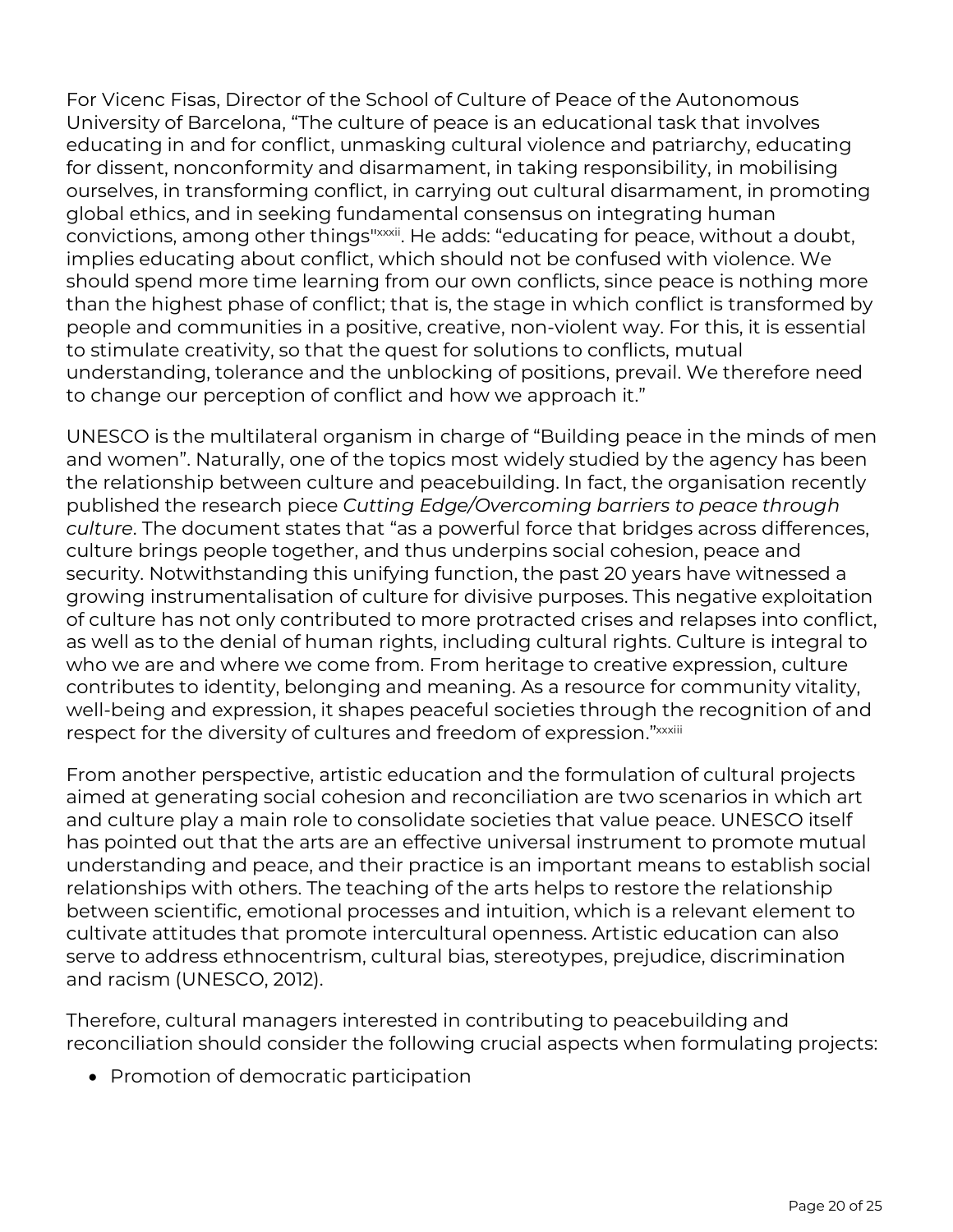- Creation of scenarios for dialogue and communication in the community
- Generating reflections on situations and attitudes associated with conflict
- Healing, recovery from trauma, resilience
- Symbolic reparation
- Historical memory
- Interethnic communication
- Child and female empowerment
- Intercultural dialogue
- Freedom of expression and creation
- Creation of the community fabric
- Promotion of social cohesion
- Interculturalism
- Building social capital
- Expansion of social and containment networks

Therefore, action must mainly focus on:

- Projects oriented to groups with high rates of violence (physical, psychological, sexual, economic, gender-based, etc.)
- Projects that address issues such as displacement, refugees or direct victims of armed conflicts
- Projects that seek to solve conflicts between social groups or collectives
- Projects that address political, religious or cultural exclusion

### 5. FUNDAMENTAL QUESTIONS IN FORMULATING INCLUSIVE CULTURAL PROJECTS

To conclude, the following are some of the questions that cultural managers must ask themselves about the role of culture and the arts in the broadest sense of inclusion:

- Which are the parameters of cultural life where cultural projects are developed or are expected to be developed?
- Which are the deficits, limitations to activity, and restrictions in cultural life participation within the specific context?
- Is culture incorporated into local, regional and national development programmes?
- Does the project mobilise mutual understanding to promote peace and reconciliation?
- Does the project ensure cultural rights and promote inclusive social development?
- How do cultural interventions promote poverty reduction and inclusive economic development?
- Do projects strengthen culture to promote sustainable development?
- Does the project take advantage of culture as a resource to achieve sustainable urban development?
- Does the project capitalise on culture to strengthen innovation and cooperation models?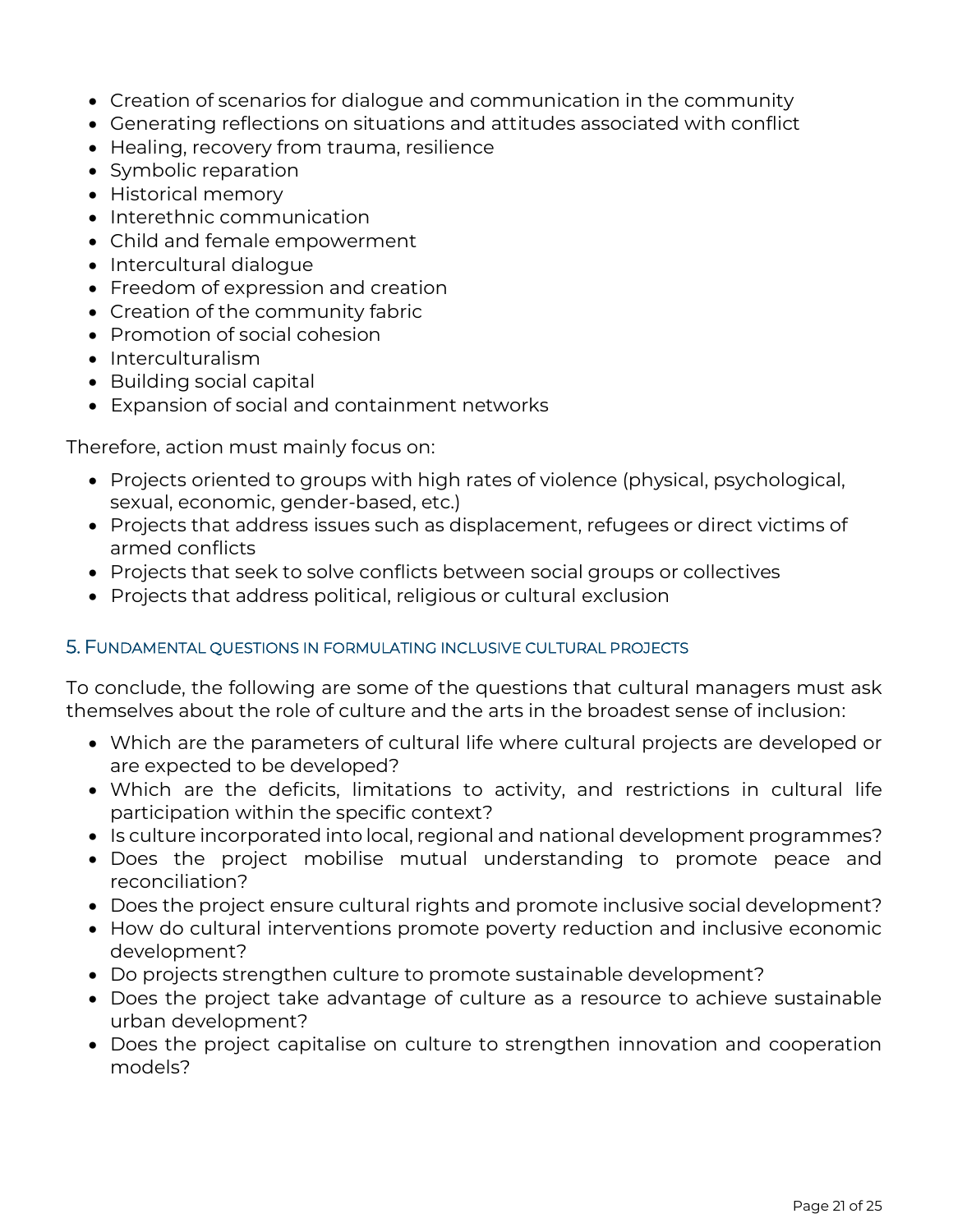# **RESOURCES**

### TOOLBOX

<https://www.globaldisabilityrightsnow.org/>

[https://www.globaldisabilityrightsnow.org/tools/women-enabled-international](https://www.globaldisabilityrightsnow.org/tools/women-enabled-international-accountability-toolkit)[accountability-toolkit](https://www.globaldisabilityrightsnow.org/tools/women-enabled-international-accountability-toolkit)

[https://repositorio.cepal.org/bitstream/handle/11362/44600/LCMEXSEM2451.pdf?seque](https://repositorio.cepal.org/bitstream/handle/11362/44600/LCMEXSEM2451.pdf?sequence=1&isAllowed=y) [nce=1&isAllowed=y](https://repositorio.cepal.org/bitstream/handle/11362/44600/LCMEXSEM2451.pdf?sequence=1&isAllowed=y)

<https://www.artscouncil.org.uk/toolkits/make-case-art-and-culture>

#### RECOMMENDED REFERENCES

[https://eulacfoundation.org/es/system/files/gratz\\_ifa\\_transesp.pdf](https://eulacfoundation.org/es/system/files/gratz_ifa_transesp.pdf)

[http://centroestudiosinternacionales.uc.cl/publicaciones/publicaciones-ceiuc/1297-la](http://centroestudiosinternacionales.uc.cl/publicaciones/publicaciones-ceiuc/1297-la-promocion-del-desarrollo-integral)[promocion-del-desarrollo-integral](http://centroestudiosinternacionales.uc.cl/publicaciones/publicaciones-ceiuc/1297-la-promocion-del-desarrollo-integral)

[http://centroestudiosinternacionales.uc.cl/images/publicaciones/publicaciones](http://centroestudiosinternacionales.uc.cl/images/publicaciones/publicaciones-ceiuc/Libro_desarrollo_integral_30_03_15.pdf)[ceiuc/Libro\\_desarrollo\\_integral\\_30\\_03\\_15.pdf](http://centroestudiosinternacionales.uc.cl/images/publicaciones/publicaciones-ceiuc/Libro_desarrollo_integral_30_03_15.pdf)

<https://www.redalyc.org/pdf/1053/105316842003.pdf>

[https://www.fuhem.es/media/cdv/file/biblioteca/Dossier/Dossier\\_Enfoques\\_sobre\\_bien](https://www.fuhem.es/media/cdv/file/biblioteca/Dossier/Dossier_Enfoques_sobre_bienestar_y_buen_vivir.pdf) [estar\\_y\\_buen\\_vivir.pdf](https://www.fuhem.es/media/cdv/file/biblioteca/Dossier/Dossier_Enfoques_sobre_bienestar_y_buen_vivir.pdf)

[https://observatoriocultural.udgvirtual.udg.mx/repositorio/bitstream/handle/123456789](https://observatoriocultural.udgvirtual.udg.mx/repositorio/bitstream/handle/123456789/460/Guerra%20Veas%20-%20La%20sistematizaci%C3%B3n%20de%20proyectos%20culturales.pdf?sequence=1&isAllowed=y) [/460/Guerra%20Veas%20-](https://observatoriocultural.udgvirtual.udg.mx/repositorio/bitstream/handle/123456789/460/Guerra%20Veas%20-%20La%20sistematizaci%C3%B3n%20de%20proyectos%20culturales.pdf?sequence=1&isAllowed=y)

[%20La%20sistematizaci%C3%B3n%20de%20proyectos%20culturales.pdf?sequence=1&i](https://observatoriocultural.udgvirtual.udg.mx/repositorio/bitstream/handle/123456789/460/Guerra%20Veas%20-%20La%20sistematizaci%C3%B3n%20de%20proyectos%20culturales.pdf?sequence=1&isAllowed=y) [sAllowed=y](https://observatoriocultural.udgvirtual.udg.mx/repositorio/bitstream/handle/123456789/460/Guerra%20Veas%20-%20La%20sistematizaci%C3%B3n%20de%20proyectos%20culturales.pdf?sequence=1&isAllowed=y)

[http://www.itd.upm.es/wp](http://www.itd.upm.es/wp-content/uploads/2014/06/metodologia_estudios_de_caso.pdf)[content/uploads/2014/06/metodologia\\_estudios\\_de\\_caso.pdf](http://www.itd.upm.es/wp-content/uploads/2014/06/metodologia_estudios_de_caso.pdf)

[http://www.bcn.cat/barcelonainclusiva/ca/2011/6/xarxa7\\_mapa.pdf](http://www.bcn.cat/barcelonainclusiva/ca/2011/6/xarxa7_mapa.pdf)

[http://www.bcn.cat/barcelonainclusiva/ca/2011/6/xarxa7\\_mapa.pdf](http://www.bcn.cat/barcelonainclusiva/ca/2011/6/xarxa7_mapa.pdf)

<https://mediacionartistica.files.wordpress.com/2013/05/tc080671.pdf>

[http://www.humanas.unal.edu.co/colantropos/files/4714/7975/0604/Virajes9\\_2.pdf](http://www.humanas.unal.edu.co/colantropos/files/4714/7975/0604/Virajes9_2.pdf)

[http://biblioteca.clacso.edu.ar/clacso/se/20190813110352/Como\\_pensamos\\_las\\_desigual](http://biblioteca.clacso.edu.ar/clacso/se/20190813110352/Como_pensamos_las_desigualdades.pdf) [dades.pdf](http://biblioteca.clacso.edu.ar/clacso/se/20190813110352/Como_pensamos_las_desigualdades.pdf)

<https://sdgs.un.org/goals/goal10>

[https://repositorio.cepal.org/bitstream/handle/11362/10699/69083102I\\_en.pdf?sequence](https://repositorio.cepal.org/bitstream/handle/11362/10699/69083102I_en.pdf?sequence=1&isAllowed=y) [=1&isAllowed=y](https://repositorio.cepal.org/bitstream/handle/11362/10699/69083102I_en.pdf?sequence=1&isAllowed=y)

[https://ssir.org/articles/entry/people\\_power\\_and\\_accountability](https://ssir.org/articles/entry/people_power_and_accountability)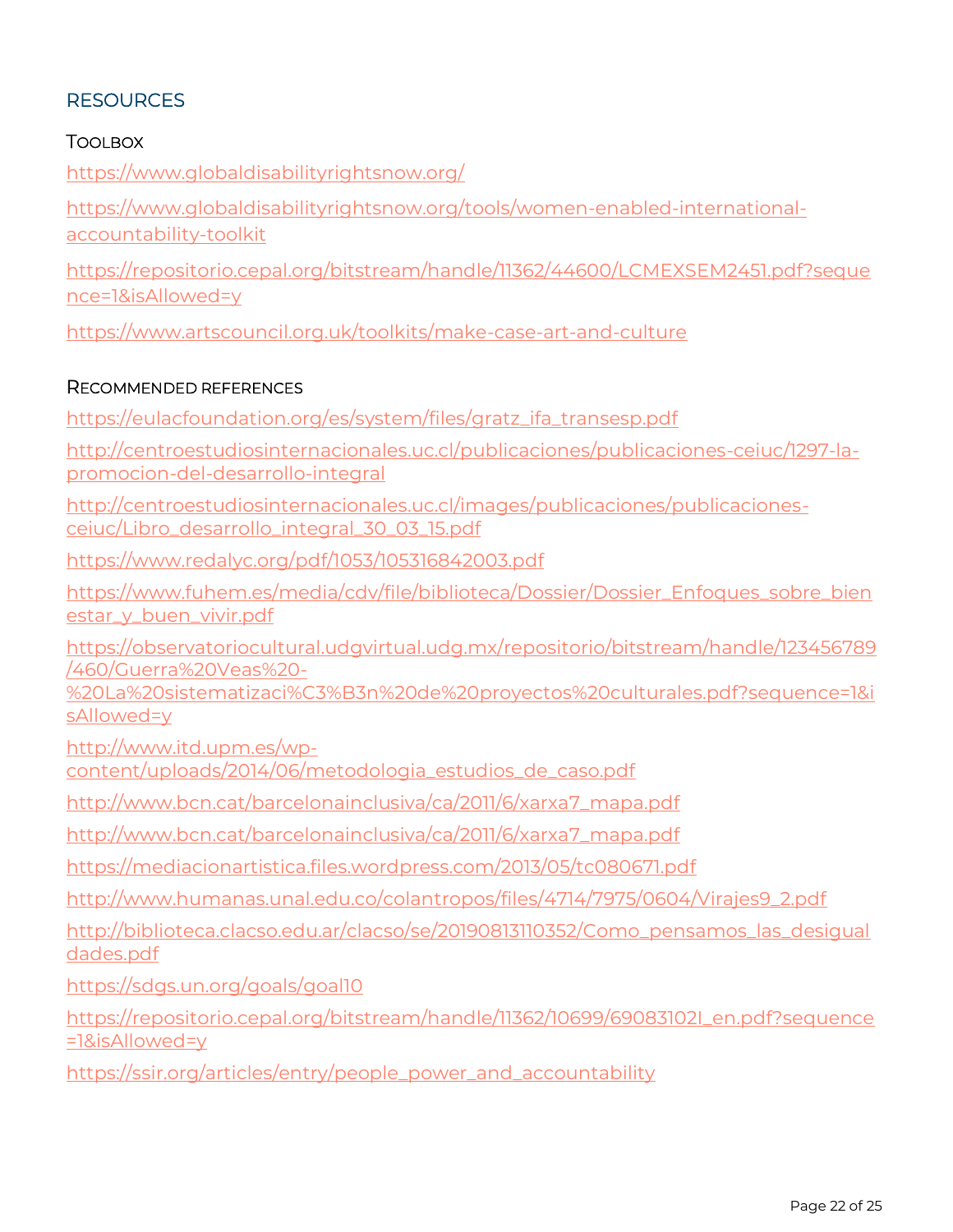[http://scielo.sld.cu/scielo.php?script=sci\\_arttext&pid=S0253-92762018000100013](http://scielo.sld.cu/scielo.php?script=sci_arttext&pid=S0253-92762018000100013) <http://www.unesco.org/new/typo3temp/pics/1f4d9bcd47.jpg> [http://biblioteca.clacso.edu.ar/Espana/ecp/20161219045734/pdf\\_1093.pdf](http://biblioteca.clacso.edu.ar/Espana/ecp/20161219045734/pdf_1093.pdf) <http://www.scielo.org.co/pdf/ppo/n19/2011-804X-ppo-19-40.pdf> [https://www.asiaportal.info/septemberasem-education-hub-thematic-network-peace](https://www.asiaportal.info/septemberasem-education-hub-thematic-network-peace-and-conflict-studies/)[and-conflict-studies/](https://www.asiaportal.info/septemberasem-education-hub-thematic-network-peace-and-conflict-studies/) [https://www.peaceinsight.org/en/organisations/peacebuilding-](https://www.peaceinsight.org/en/organisations/peacebuilding-hub/?location=liberia&them)

[hub/?location=liberia&them](https://www.peaceinsight.org/en/organisations/peacebuilding-hub/?location=liberia&them)

Article written by María Claudia Parias, Board Member of the International Music Council (and Executive President of the Fundación Nacional Batuta) and published in January 2022

Full SHIFT Inclusion Resources [here](https://shift-culture.eu/inclusion-accessibility-cultural-organisation/)

The SHIFT project is co-funded by :



The European Commission's support for the production of this publication does not constitute an endorsement of the contents, which solely reflect the views of the authors. The commission cannot be held responsible for any use which may be made of the information contained herein.

This work is licensed under a Creative Commons Attribution-Non-Commercial-NoDerivatives 4.0 International license.

### **SHIFT Culture partner networks**

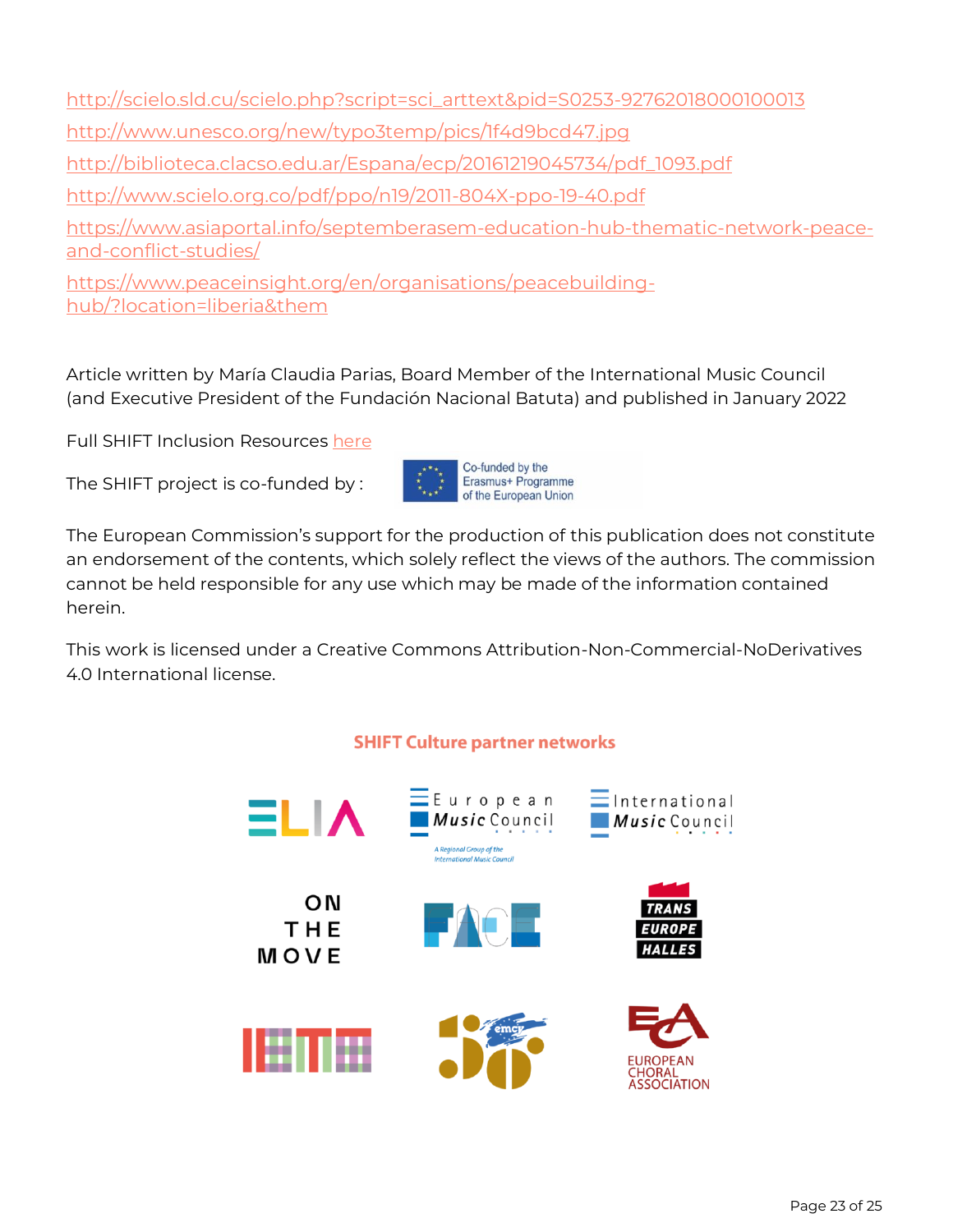# ENDNOTES

<sup>i</sup> <https://www.interarts.net/noticias/cultura-y-transformacion-social/?lang=es>

ii [http://centroestudiosinternacionales.uc.cl/publicaciones/publicaciones-ceiuc/1297-la-promocion-del](http://centroestudiosinternacionales.uc.cl/publicaciones/publicaciones-ceiuc/1297-la-promocion-del-desarrollo-integral)[desarrollo-integral](http://centroestudiosinternacionales.uc.cl/publicaciones/publicaciones-ceiuc/1297-la-promocion-del-desarrollo-integral)

iii[https://ciencia.lasalle.edu.co/cgi/viewcontent.cgi?article=1029&context=maest\\_gestion\\_desarrollo#:~:tex](https://ciencia.lasalle.edu.co/cgi/viewcontent.cgi?article=1029&context=maest_gestion_desarrollo#:~:text=Por%20consiguiente%2C%20el%20desarrollo%20humano,elegir%20una%20opci%C3%B3n%20de%20vida) [t=Por%20consiguiente%2C%20el%20desarrollo%20humano,elegir%20una%20opci%C3%B3n%20de%20vi](https://ciencia.lasalle.edu.co/cgi/viewcontent.cgi?article=1029&context=maest_gestion_desarrollo#:~:text=Por%20consiguiente%2C%20el%20desarrollo%20humano,elegir%20una%20opci%C3%B3n%20de%20vida) [da](https://ciencia.lasalle.edu.co/cgi/viewcontent.cgi?article=1029&context=maest_gestion_desarrollo#:~:text=Por%20consiguiente%2C%20el%20desarrollo%20humano,elegir%20una%20opci%C3%B3n%20de%20vida)

iv[https://www.researchgate.net/publication/26595141\\_Calidad\\_de\\_vida\\_una\\_definicion\\_integradora#:~:tex](https://www.researchgate.net/publication/26595141_Calidad_de_vida_una_definicion_integradora#:~:text=Ardila%20(2003)%20define%20este%20concepto,bienestar%20f%C3%ADsico%2C%20psicol%C3%B3gico%20y%20social) [t=Ardila%20\(2003\)%20define%20este%20concepto,bienestar%20f%C3%ADsico%2C%20psicol%C3%B3gic](https://www.researchgate.net/publication/26595141_Calidad_de_vida_una_definicion_integradora#:~:text=Ardila%20(2003)%20define%20este%20concepto,bienestar%20f%C3%ADsico%2C%20psicol%C3%B3gico%20y%20social) [o%20y%20social](https://www.researchgate.net/publication/26595141_Calidad_de_vida_una_definicion_integradora#:~:text=Ardila%20(2003)%20define%20este%20concepto,bienestar%20f%C3%ADsico%2C%20psicol%C3%B3gico%20y%20social)

<sup>v</sup> [https://www.uma.es/psicologia/docs/eudemon/analisis/el\\_bienestar\\_subjetivo.pdf](https://www.uma.es/psicologia/docs/eudemon/analisis/el_bienestar_subjetivo.pdf)

vi Rapporteurship, *International Meeting of experts in measurements of the contribution of culture to development*, Ministry of Culture, October 2013, Bogotá.

vii [https://es.unesco.org/creativity/sites/creativity/files/cdis/resumen\\_analitico\\_iucd\\_-\\_colombia\\_0\\_1.pdf](https://es.unesco.org/creativity/sites/creativity/files/cdis/resumen_analitico_iucd_-_colombia_0_1.pdf)

viii [https://www.cultura.gob.cl/wp-content/uploads/2013/04/guia-para-la-gestion-de-proyectos](https://www.cultura.gob.cl/wp-content/uploads/2013/04/guia-para-la-gestion-de-proyectos-culturales.pdf)[culturales.pdf](https://www.cultura.gob.cl/wp-content/uploads/2013/04/guia-para-la-gestion-de-proyectos-culturales.pdf)

ix <http://scm.oas.org/pdfs/2012/cidi03698s01.pdf>

<sup>x</sup> Learning from Colombia. Culture and education to transform the city. Roser Bertran Coppini and Félix Manito (editors). Kreanta Foundation, Barcelona, 2008.

xi Report of the workshops Learn from practical experience No. 1, "Bank of Significant Experiences", Directorate of Regional Development, Ministry of Culture. Rapporteurs: Alfons Martinell, Johana Mahuth, Brayan Moreno. Mime. Bogotá, June 17 and 18, 2014.

xii <http://www.bcn.cat/barcelonainclusiva/es/xarxa7.html>

xiii [https://colaboracion.dnp.gov.co/CDT/Desarrollo%20Social/boletin34\\_3.pdf](https://colaboracion.dnp.gov.co/CDT/Desarrollo%20Social/boletin34_3.pdf)

xiv <http://www.ts.ucr.ac.cr/binarios/libros/libros-000023.pdf>

xv [https://www.europarl.europa.eu/RegData/etudes/BRIE/2016/586605/EPRS\\_BRI\(2016\)586605\\_EN.pdf](https://www.europarl.europa.eu/RegData/etudes/BRIE/2016/586605/EPRS_BRI(2016)586605_EN.pdf)

xvi <https://understandrisk.org/wp-content/uploads/Intro-to-social-vulnerability.pdf>

xvii [http://www.scielo.org.mx/scielo.php?script=sci\\_arttext&pid=S0188-](http://www.scielo.org.mx/scielo.php?script=sci_arttext&pid=S0188-25032006000300002#:~:text=En%20este%20sentido%2C%20exclusi%C3%B3n%20es,y%20en%20la%20interacci%C3%B3n%20social.&Text=Itis%20decir%2C%20exclusi%C3%B3n%20be%C3%ADa%20la,the%20resources%20for%20certain%20groups) [25032006000300002#:~:text=En%20este%20sentido%2C%20exclusi%C3%B3n%20es,y%20en%20la%20int](http://www.scielo.org.mx/scielo.php?script=sci_arttext&pid=S0188-25032006000300002#:~:text=En%20este%20sentido%2C%20exclusi%C3%B3n%20es,y%20en%20la%20interacci%C3%B3n%20social.&Text=Itis%20decir%2C%20exclusi%C3%B3n%20be%C3%ADa%20la,the%20resources%20for%20certain%20groups) [eracci%C3%B3n%20social.&Text=Itis%20decir%2C%20exclusi%C3%B3n%20be%C3%ADa%20la,the%20reso](http://www.scielo.org.mx/scielo.php?script=sci_arttext&pid=S0188-25032006000300002#:~:text=En%20este%20sentido%2C%20exclusi%C3%B3n%20es,y%20en%20la%20interacci%C3%B3n%20social.&Text=Itis%20decir%2C%20exclusi%C3%B3n%20be%C3%ADa%20la,the%20resources%20for%20certain%20groups) [urces%20for%20certain%20groups](http://www.scielo.org.mx/scielo.php?script=sci_arttext&pid=S0188-25032006000300002#:~:text=En%20este%20sentido%2C%20exclusi%C3%B3n%20es,y%20en%20la%20interacci%C3%B3n%20social.&Text=Itis%20decir%2C%20exclusi%C3%B3n%20be%C3%ADa%20la,the%20resources%20for%20certain%20groups)

xviii <https://www.oas.org/docs/desigualdad/LIBRO-DESIGUALDAD.pdf>

xix Op.Cit. P. 39

xx [https://voicesofculture.eu/wp-content/uploads/2021/02/VoC-Brainstorming-Report-Culture-and-](https://voicesofculture.eu/wp-content/uploads/2021/02/VoC-Brainstorming-Report-Culture-and-SDGs.pdf)[SDGs.pdf](https://voicesofculture.eu/wp-content/uploads/2021/02/VoC-Brainstorming-Report-Culture-and-SDGs.pdf)

xxi [https://www.mincultura.gov.co/areas/fomento](https://www.mincultura.gov.co/areas/fomento-regional/Documents/L_DiagnosticoDlloCultural_2013.pdf)[regional/Documents/L\\_DiagnosticoDlloCultural\\_2013.pdf](https://www.mincultura.gov.co/areas/fomento-regional/Documents/L_DiagnosticoDlloCultural_2013.pdf)

xxii [https://www.mincultura.gov.co/areas/fomento](https://www.mincultura.gov.co/areas/fomento-regional/Documents/L_DiagnosticoDlloCultural_2013.pdf)[regional/Documents/L\\_DiagnosticoDlloCultural\\_2013.pdf](https://www.mincultura.gov.co/areas/fomento-regional/Documents/L_DiagnosticoDlloCultural_2013.pdf)

xxiii Op Cit p. 38.